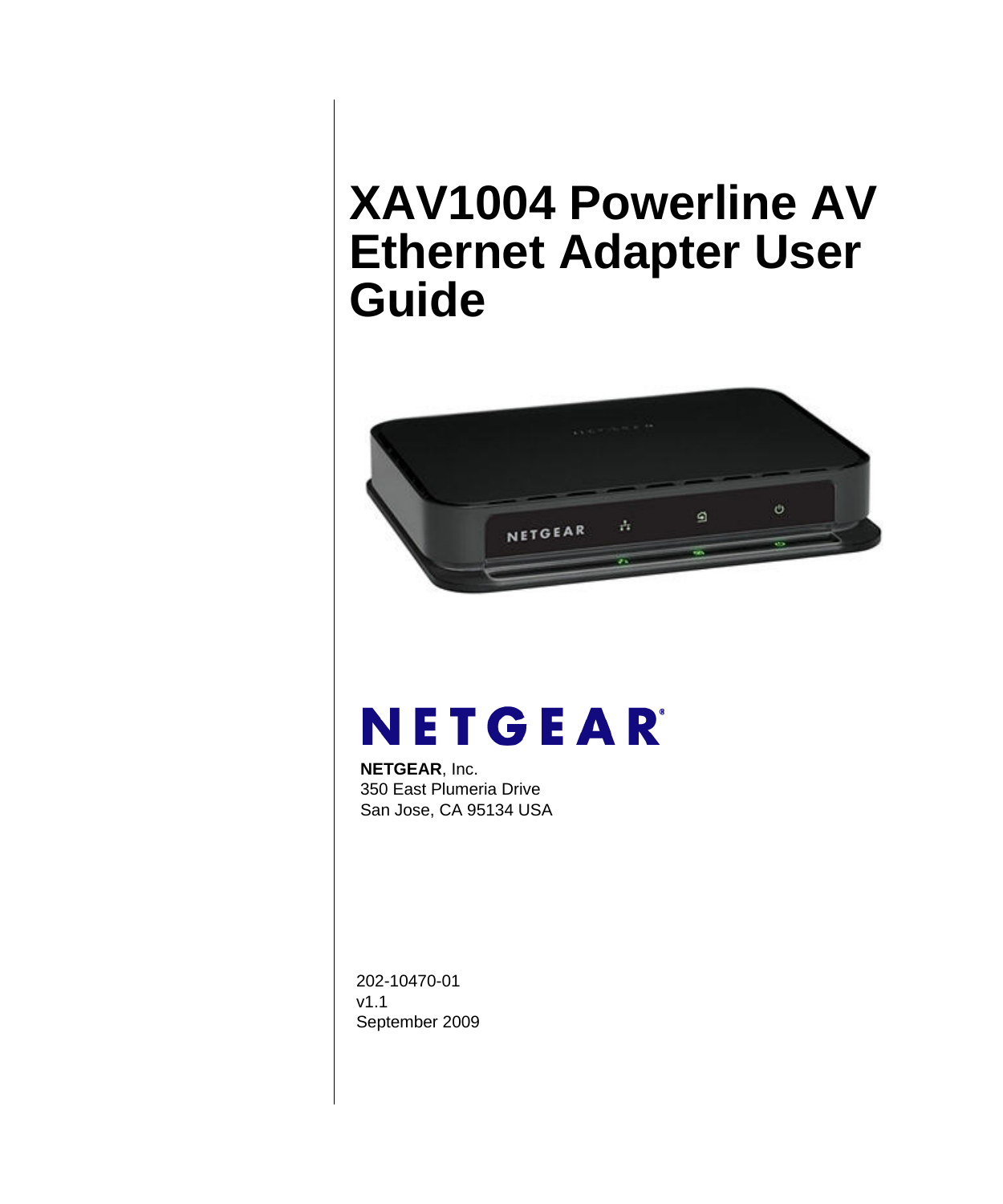© 2009 by NETGEAR, Inc. All rights reserved.

#### **Technical Support**

Please refer to the support information card that shipped with your product. By registering your product at *[http://](http://www.netgear.com/register) [www.netgear.com/register](http://www.netgear.com/register)*, we can provide you with faster expert technical support and timely notices of product and software upgrades.

NETGEAR, INC. Support Information

Phone: 1-888-NETGEAR, for US & Canada only. For other countries, see your Support information card.

E-mail: support@netgear.com

North American NETGEAR website: *<http://www.netgear.com>*

#### **Trademarks**

NETGEAR, the NETGEAR logo, ProSafe, Smart Wizard, and Auto Uplink are trademarks or registered trademarks of NETGEAR, Inc. Microsoft, Windows, Windows NT and Vista are registered trademarks of Microsoft Corporation.Other brand and product names are registered trademarks or trademarks of their respective holders.

#### **Statement of Conditions**

In the interest of improving internal design, operational function, and/or reliability, NETGEAR reserves the right to make changes to the products described in this document without notice.

NETGEAR does not assume any liability that may occur due to the use or application of the product(s) or circuit layout(s) described herein.

#### **Safety Instructions**

Use the following safety guidelines to ensure your own personal safety and to help protect your system from potential damage.

To reduce the risk of bodily injury, electrical shock, fire, and damage to the equipment, observe the following precautions.

- Observe and follow service markings.
	- Do not service any product except as explained in your system documentation.
	- Opening or removing covers that are marked with the triangular symbol with a lightning bolt may expose you to electrical shock. Only a trained service technician should service components inside these compartments.
- If any of the following conditions occur, unplug the product from the electrical outlet and replace the part or contact your trained service provider:
	- The power cable, extension cable, or plug is damaged.
	- An object has fallen into the product.
	- The product has been exposed to water.
	- The product has been dropped or damaged.
	- The product does not operate correctly when you follow the operating instructions.
- Keep your system away from radiators and heat sources. Also, do not block cooling vents.
- Do not spill food or liquids on your system components, and never operate the product in a wet environment. If the system gets wet, see the appropriate section in your troubleshooting guide or contact your trained service provider.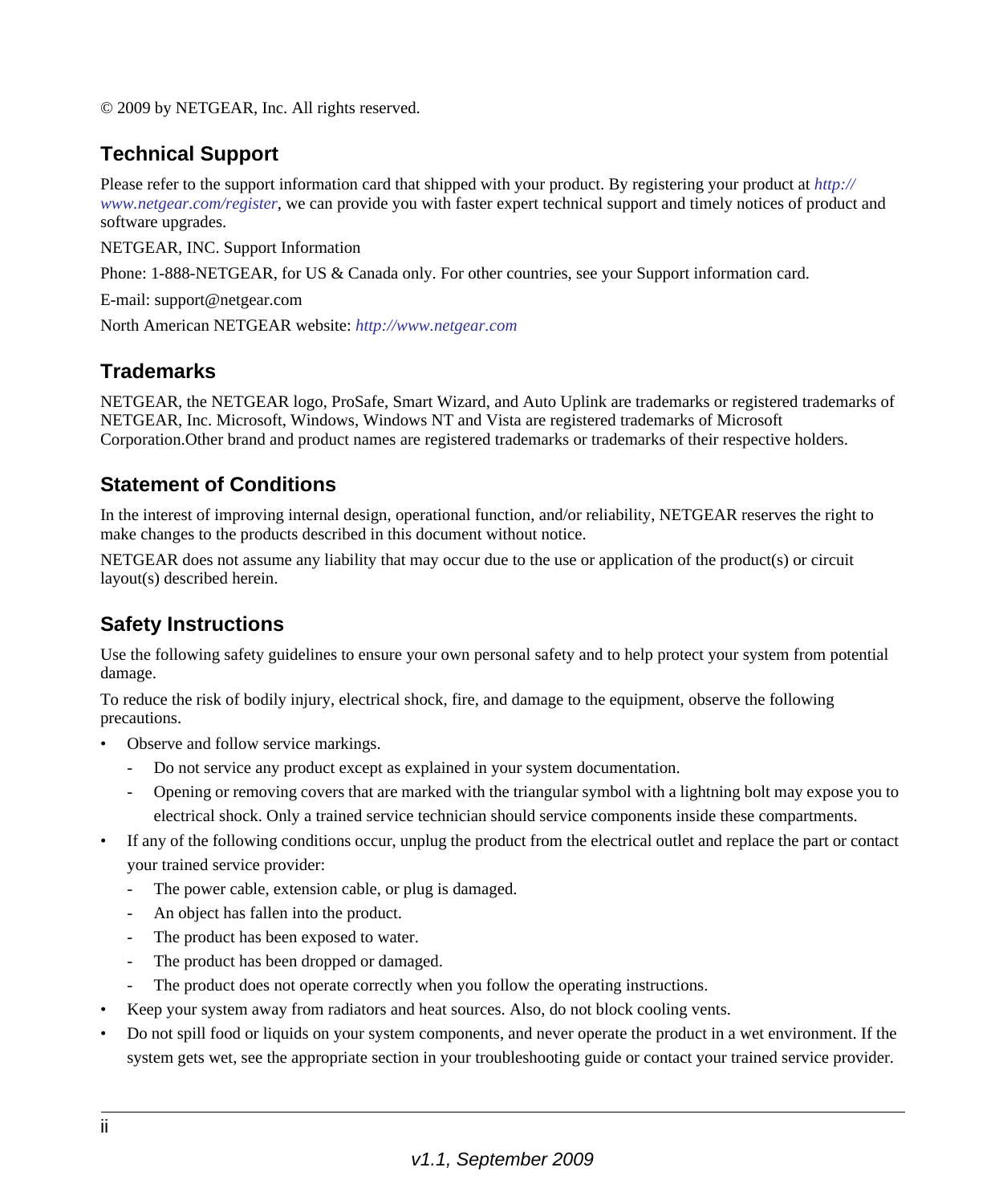- Do not push any objects into the openings of your system. Doing so can cause fire or electric shock by shorting out interior components.
- Use the product only with approved equipment.
- Allow the product to cool before removing covers or touching internal components.
- Operate the product only from the type of external power source indicated on the electrical ratings label. If you are not sure of the type of power source required, consult your service provider or local power company.
- To help avoid damaging your system, be sure that the voltage selection switch (if provided) on the power supply is set to match the power available at your location:
	- 115 volts (V), 60 hertz (Hz) in most of North and South America and some Far Eastern countries such as South Korea and Taiwan
	- 100 V, 50 Hz in eastern Japan and 100 V, 60 Hz in western Japan
	- 230 V, 50 Hz in most of Europe, the Middle East, and the Far East
- Also, be sure that attached devices are electrically rated to operate with the power available in your location.
- Use only approved power cables. If you have not been provided with a power cable for your system or for any AC powered option intended for your system, purchase a power cable that is approved for use in your country. The power cable must be rated for the product and for the voltage and current marked on the product's electrical ratings label. The voltage and current rating of the cable should be greater than the ratings marked on the product.
- To help prevent electric shock, plug the system and peripheral power cables into properly grounded electrical outlets.
- Observe extension cable and power strip ratings. Make sure that the total ampere rating of all products plugged into the extension cable or power strip does not exceed 80 percent of the ampere ratings limit for the extension cable or power strip.
- Position system cables and power cables carefully; route cables so that they cannot be stepped on or tripped over. Be sure that nothing rests on any cables.
- Do not modify power cables or plugs. Consult a licensed electrician or your power company for site modifications.
- Always follow your local and national wiring rules.
- Move products with care; ensure that all casters and stabilizers are firmly connected to the system. Avoid sudden stops and uneven surfaces.

#### **Safety and Regulatory Notices**

#### **FCC Statement**

The XAV1004 has been tested and complies with the specifications for a Class B digital device, pursuant to Part 15 of the FCC Rules.

Operation is subject to the following two conditions:

(1) This device may not cause harmful interference, and

(2) This device must accept any interference received, including interference that may cause undesired operation.

These limits are designed to provide reasonable protection against harmful interference in a residential installation. This equipment generates, uses, and can radiate radio frequency energy and, if not installed and used according to the instructions, may cause harmful interference to radio communications. However, there is no guarantee that interference will not occur in a particular installation. If this equipment does cause harmful interference to radio or television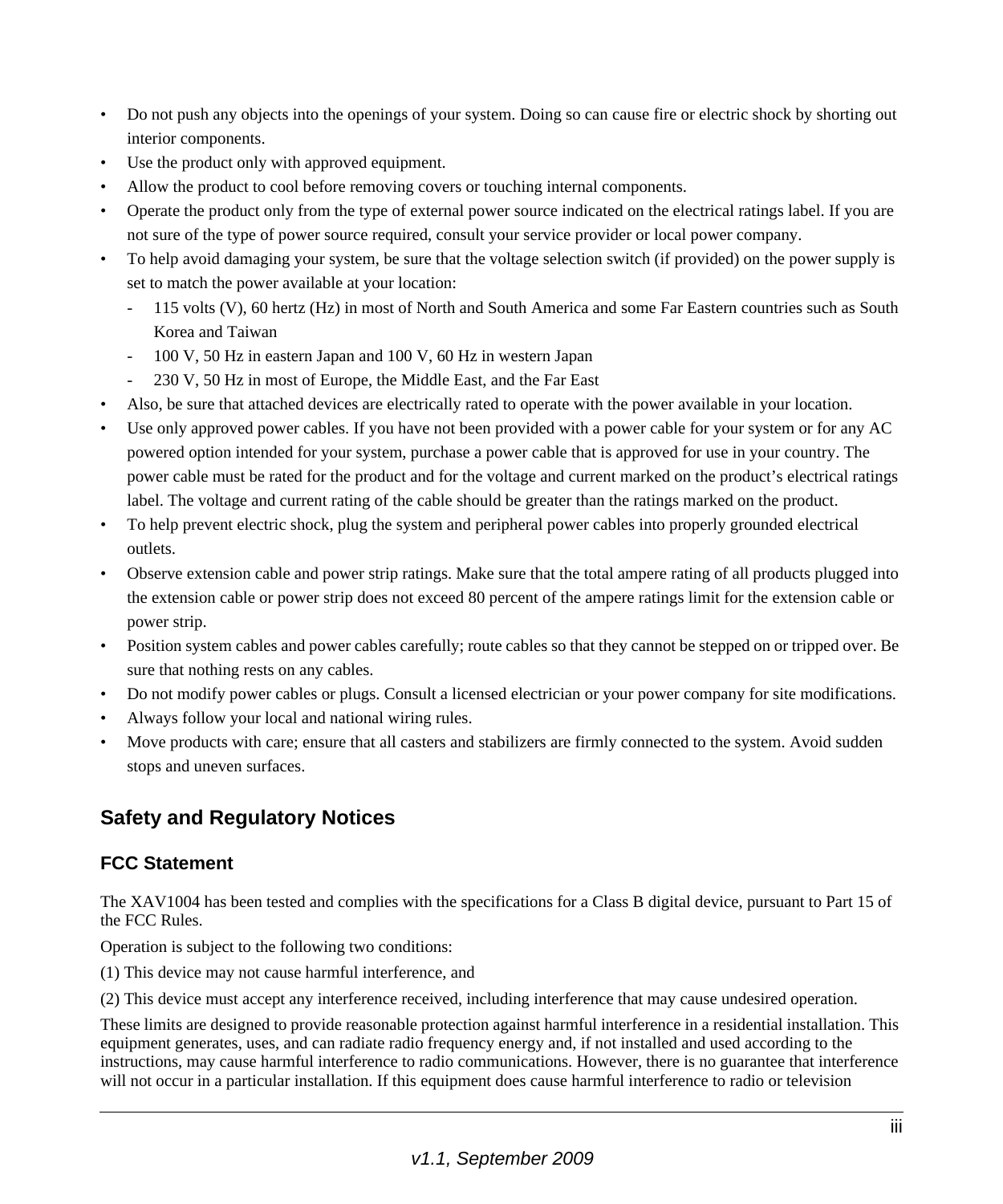reception, which is found by turning the equipment off and on, the user is encouraged to try to correct the interference by one or more of the following measures:

- Reorient or relocate the receiving antenna
- Increase the separation between the equipment or devices
- Connect the equipment to an outlet other than the receiver's
- Consult a dealer or an experienced radio/TV technician for assistance

#### **Canadian Department of Communications Industry Canada (IC) Notice**

This Class B digital apparatus complies with Canadian ICES-003. Cet appareil numérique de la classe B est conforme à la norme NMB-003 du Canada.

# **Europe – EU Declaration of Conformity**

Marking by the above symbol indicates compliance with EN 55022, EN 55024, EN 61000-3-2, EN 61000-3-3, and EN 50412-2-1.

For EU Declaration of Conformity, please visit:

*http://kb.netgear.com/app/answers/detail/a\_id/11621/sno/0*

#### **Product and Publication Details**

| <b>Model Number:</b>                       | XAV1004                               |
|--------------------------------------------|---------------------------------------|
| <b>Publication Date:</b><br>September 2009 |                                       |
| <b>Product Family:</b>                     | Powerline AV Ethernet Adapter         |
| <b>Product Name:</b>                       | XAV1004 Powerline AV Ethernet Adapter |
| <b>Home or Business Product:</b>           | Home                                  |
| Language:                                  | English                               |
| <b>Publication Part Number:</b>            | 202-10470-01                          |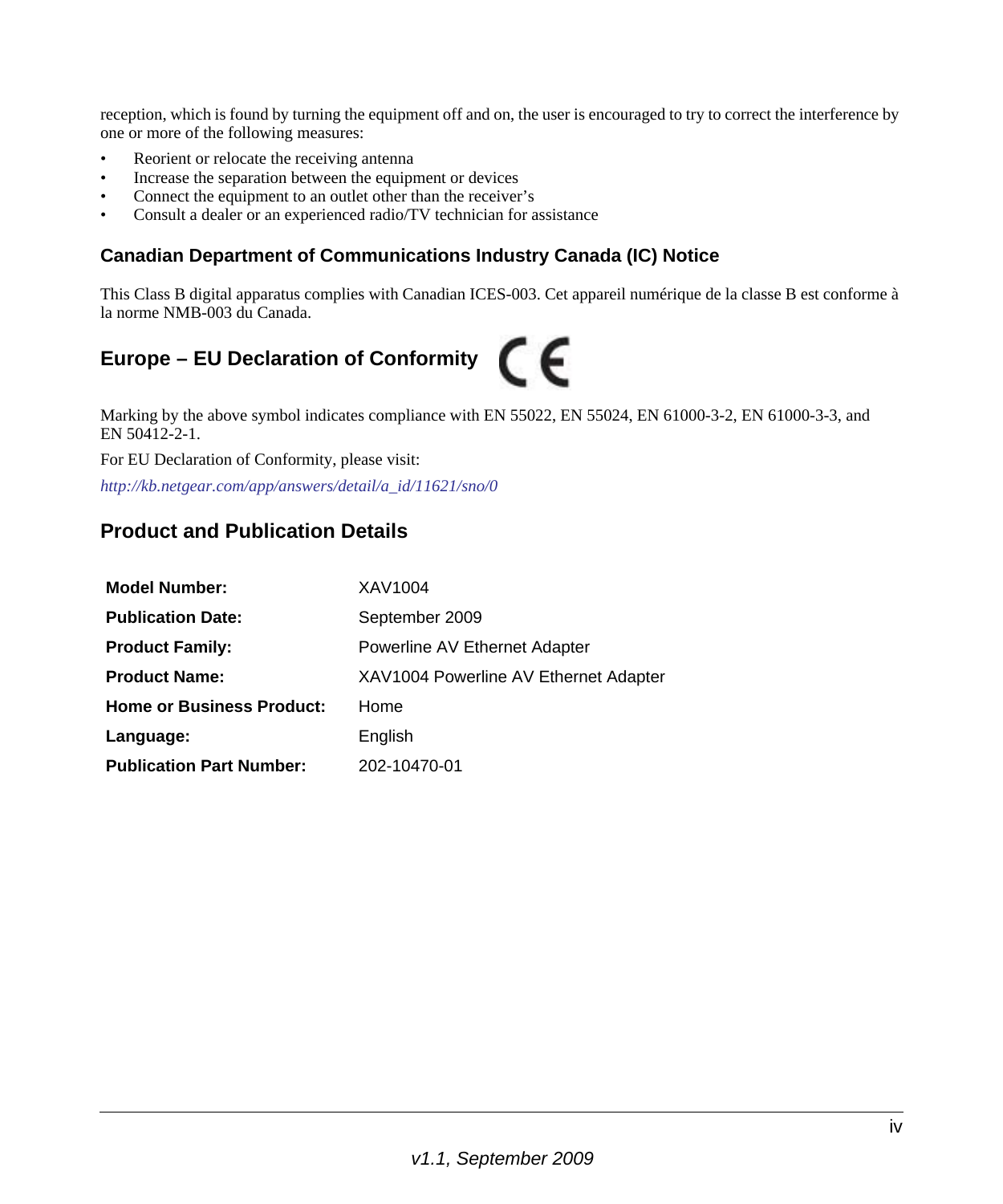# **Contents**

### **[XAV1004 Powerline AV Ethernet Adapter User Guide](#page-0-0)**

| <b>About This Manual</b>                                      |
|---------------------------------------------------------------|
|                                                               |
|                                                               |
|                                                               |
| <b>Chapter 1</b>                                              |
| <b>Installation and Basic Configuration</b>                   |
|                                                               |
|                                                               |
|                                                               |
| XAV1004 Rear View …………………………………………………………………………………………1-4       |
|                                                               |
|                                                               |
|                                                               |
| <b>Chapter 2</b>                                              |
| <b>Securing and Configuring Your Powerline Network</b>        |
|                                                               |
| Changing the Default Encryption Key using Push 'N' Secure 2-2 |
|                                                               |
|                                                               |
|                                                               |
|                                                               |
|                                                               |
|                                                               |
|                                                               |
|                                                               |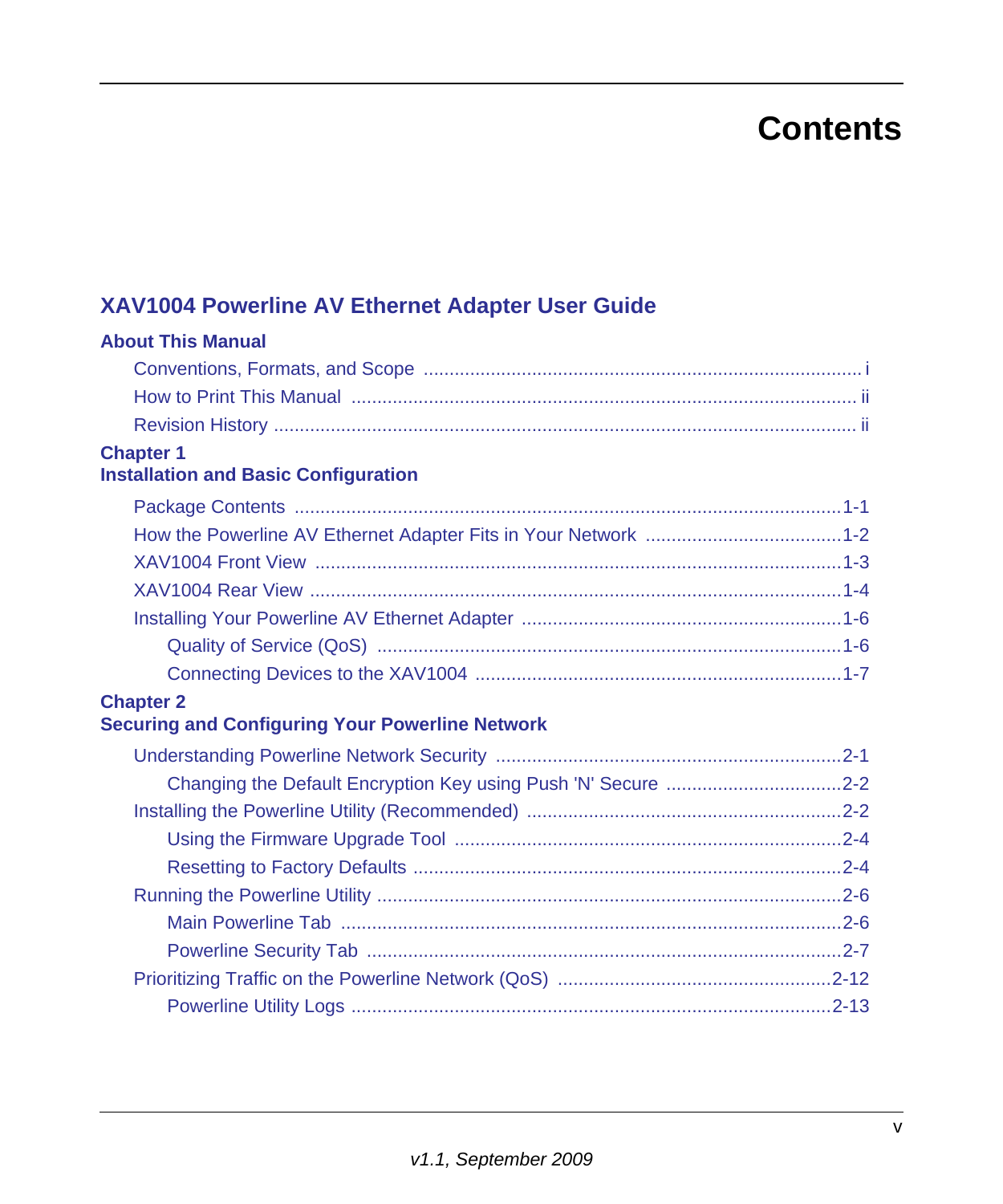#### **Chapter 3 [Troubleshooting](#page-29-0)**

| <b>Appendix A</b><br><b>Technical Specifications</b> |  |
|------------------------------------------------------|--|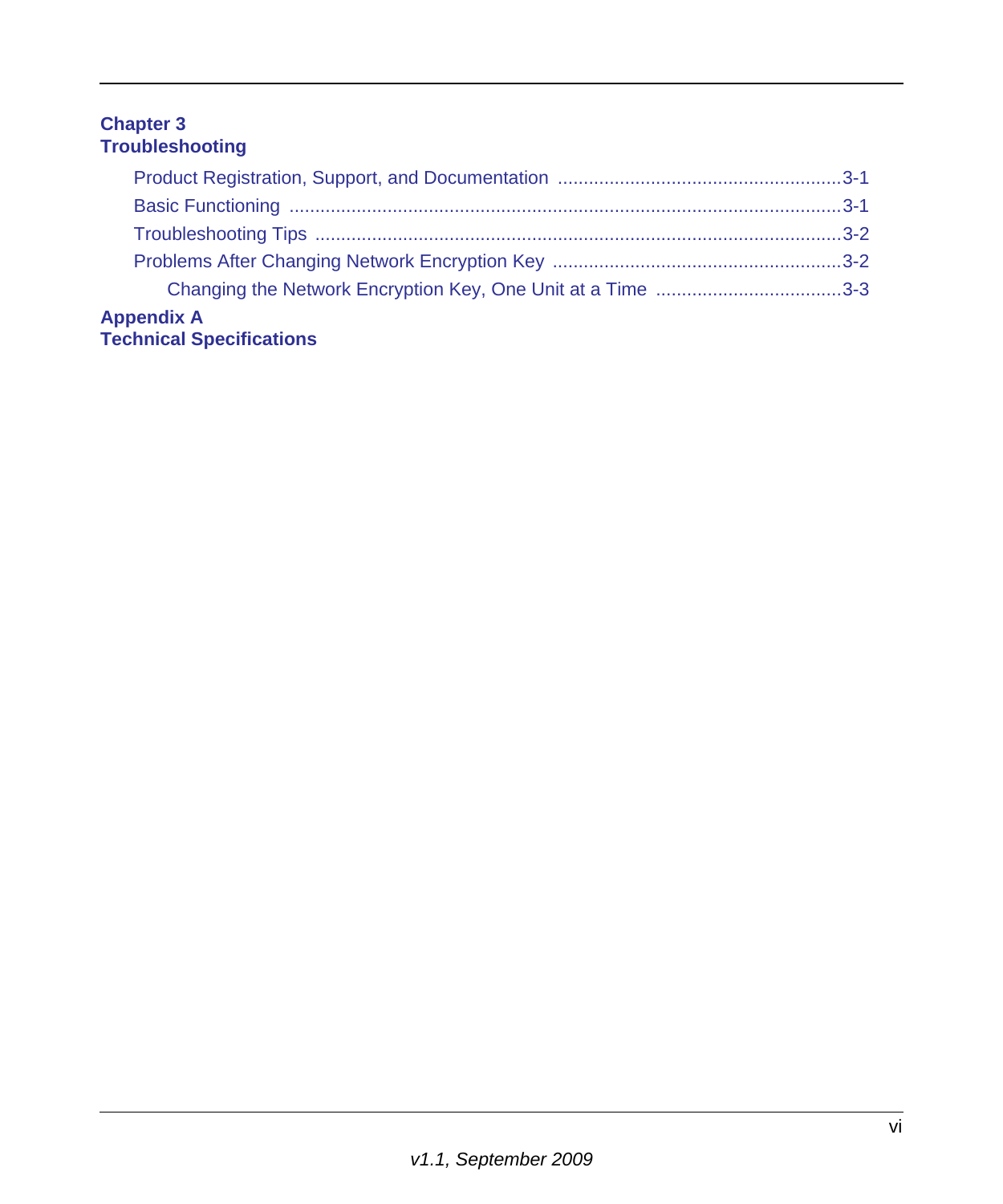# **About This Manual**

<span id="page-6-0"></span>The *NETGEAR<sup>®</sup>* XAV1004 Powerline AV Ethernet Adapter User Guide describes how to install, configure and troubleshoot the XAV1004 Powerline AV Ethernet Adapter. The information in this manual is intended for readers with intermediate computer and Internet skills.

### <span id="page-6-1"></span>**Conventions, Formats, and Scope**

The conventions, formats, and scope of this manual are described in the following paragraphs:

• **Typographical Conventions**. This manual uses the following typographical conventions:

| <b>Italic</b> | Emphasis, books, CDs, file and server names, extensions |
|---------------|---------------------------------------------------------|
| <b>Bold</b>   | User input, IP addresses, GUI screen text               |
| Fixed         | Command prompt, CLI text, code                          |
| italic        | URL links                                               |

• **Formats**. This manual uses the following formats to highlight special messages:



**Note:** This format is used to highlight information of importance or special interest.



**Tip:** This format is used to highlight a procedure that will save time or resources.



**Warning:** Ignoring this type of note may result in a malfunction or damage to the equipment.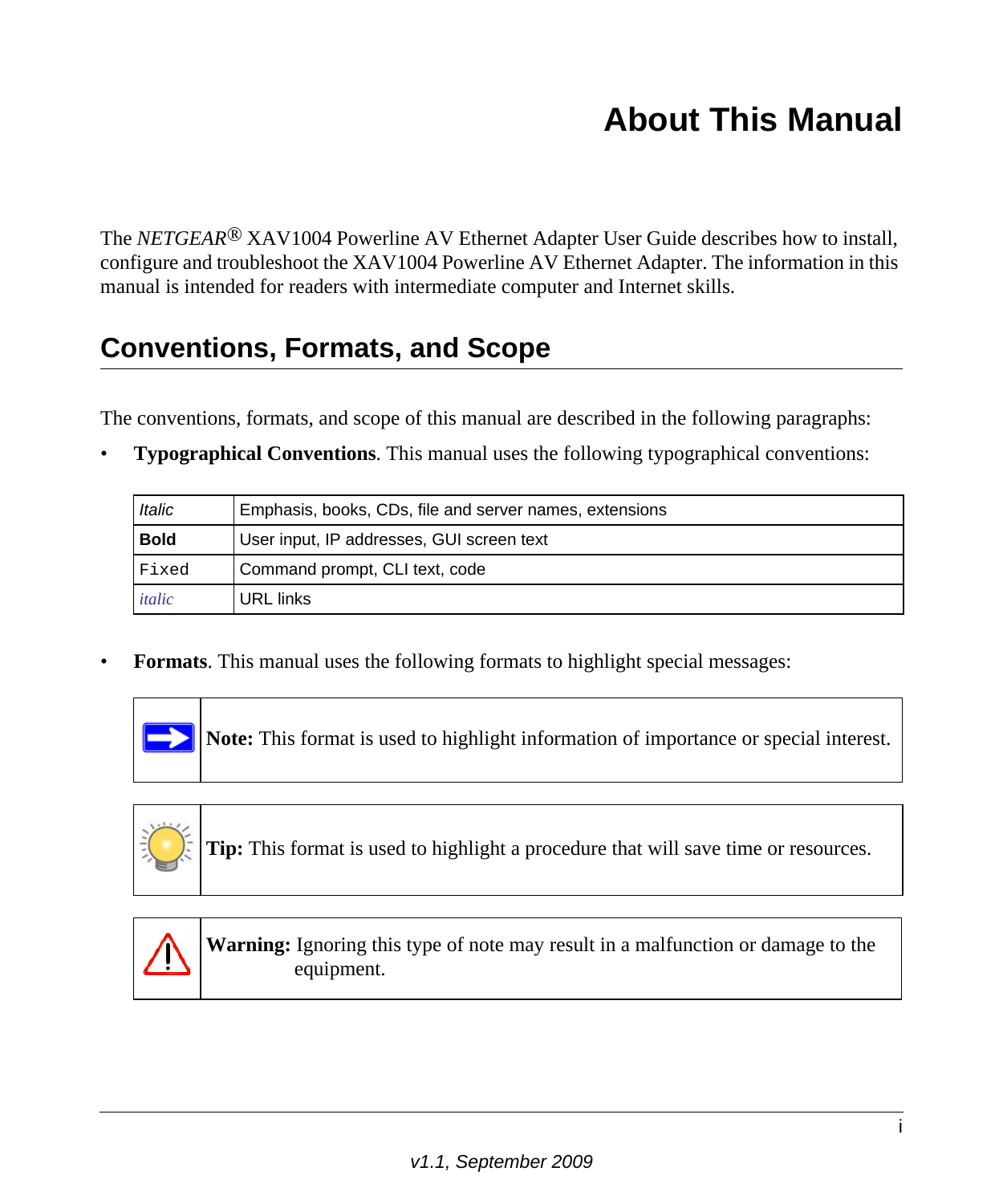

**Danger:** This is a safety warning. Failure to take heed of this notice may result in personal injury or death.

**Scope**. This manual is written for the Powerline AV Ethernet Adapter according to these specifications:

| I Product Version       | <b>XAV1004 Powerline AV Ethernet Adapter</b> |
|-------------------------|----------------------------------------------|
| Manual Publication Date | l September 2009                             |



**Note:** [Product updates are available on the NETGEAR, Inc. website at](http://www.netgear.com/support) *[h](http://www.netgear.com/support)ttp://www.netgear.com/support*.

### <span id="page-7-0"></span>**How to Print This Manual**

To print this manual, your computer must have the free Adobe Acrobat reader installed in order to view and print PDF files. The Acrobat reader is available on the Adobe Web site at *<http://www.adobe.com>*.



**Tip:** If your printer supports printing two pages on a single sheet of paper, you can save paper and printer ink by selecting this feature.

### <span id="page-7-1"></span>**Revision History**

| <b>Part Number</b> | Version<br><b>Number</b> | <b>Date</b>    | <b>Description</b>       |
|--------------------|--------------------------|----------------|--------------------------|
| 202-10470-01       | 1.0                      | June 2009      | New Powerline device     |
| 202-10470-01       | 1.1                      | September 2009 | Adjusted link rate speed |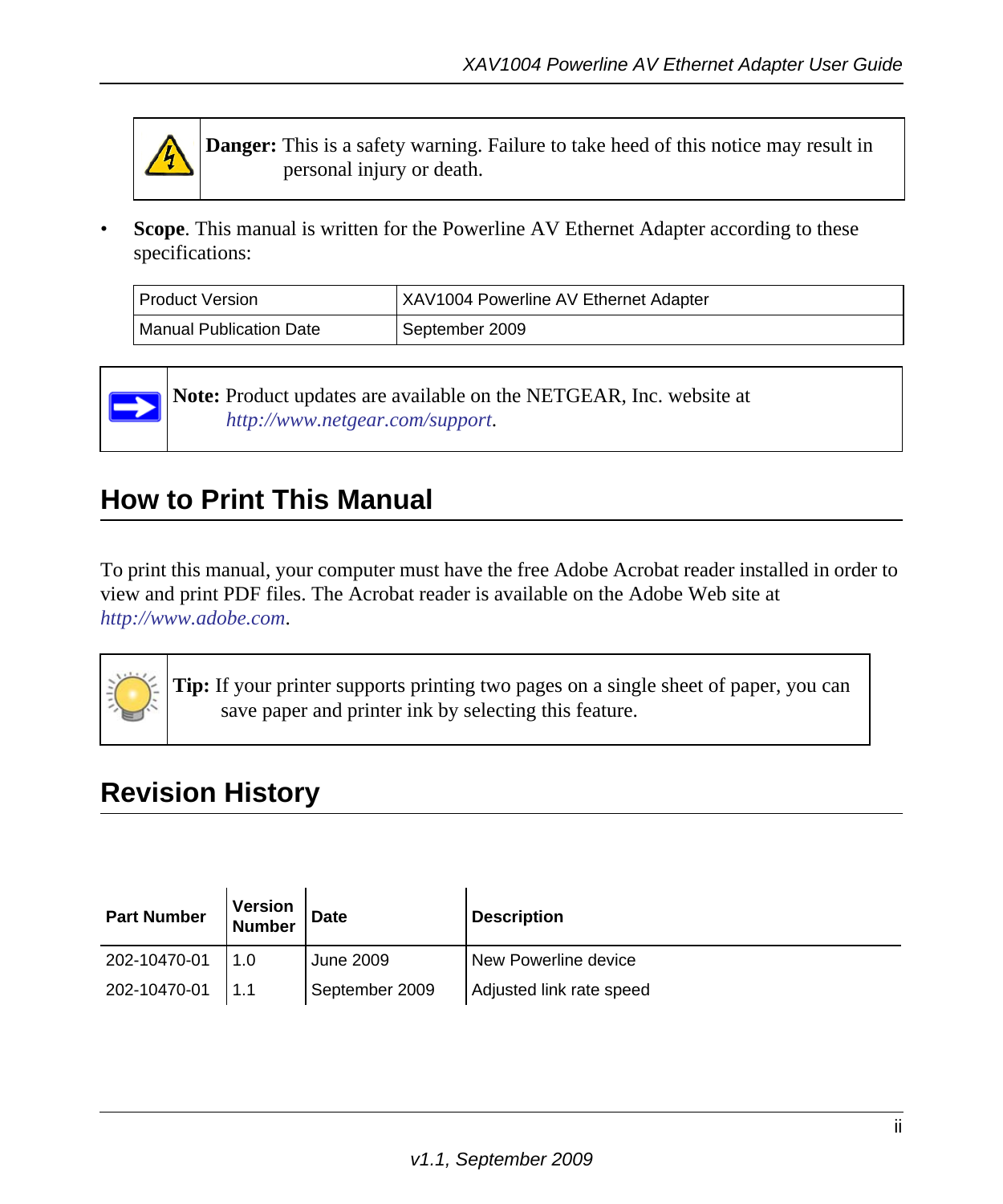# **Chapter 1 Installation and Basic Configuration**

<span id="page-8-0"></span>This chapter describes the XAV1004 Powerline AV Ethernet Adapter and explains how to install it and use the Security button to customize the encryption. For information about using the XAV1004 configuration utility to configure Powerline security or to prioritize Powerline network traffic with Quality of Service (QoS) features, see [Chapter 2, "Securing and Configuring Your](#page-16-2)  [Powerline Network.](#page-16-2)"

### <span id="page-8-1"></span>**Package Contents**

The product package should contain the following items:

- NETGEAR XAV1004 Powerline AV Ethernet Adapter
- Installation Guide
- An Ethernet cable
- A power cord
- *Resource CD*, including:
	- The Powerline Configuration Utility
	- This manual

If any of the parts are incorrect, missing, or damaged, contact your NETGEAR dealer. Keep the carton, including the original packing materials, in case you need to return the Powerline AV Ethernet Adapter for repair.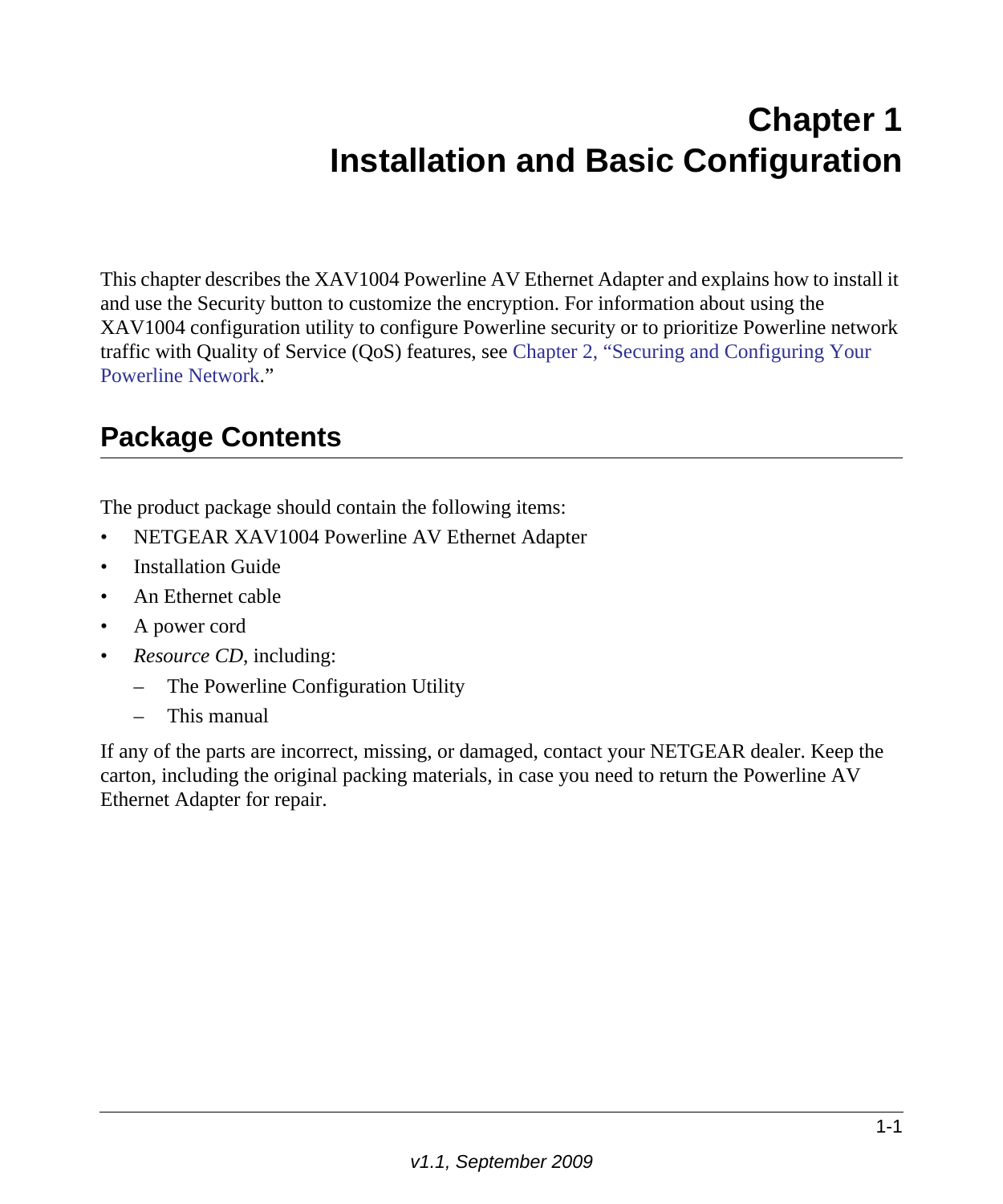### <span id="page-9-0"></span>**How the Powerline AV Ethernet Adapter Fits in Your Network**

You can use Powerline AV Ethernet Adapters to extend your Ethernet network anywhere in your house using your existing electrical power line. The following figure shows an example of a Powerline network that uses both an XAV101 and an XAV1004 Powerline device. The Powerline network connects to an Ethernet network:



**Figure 1-1**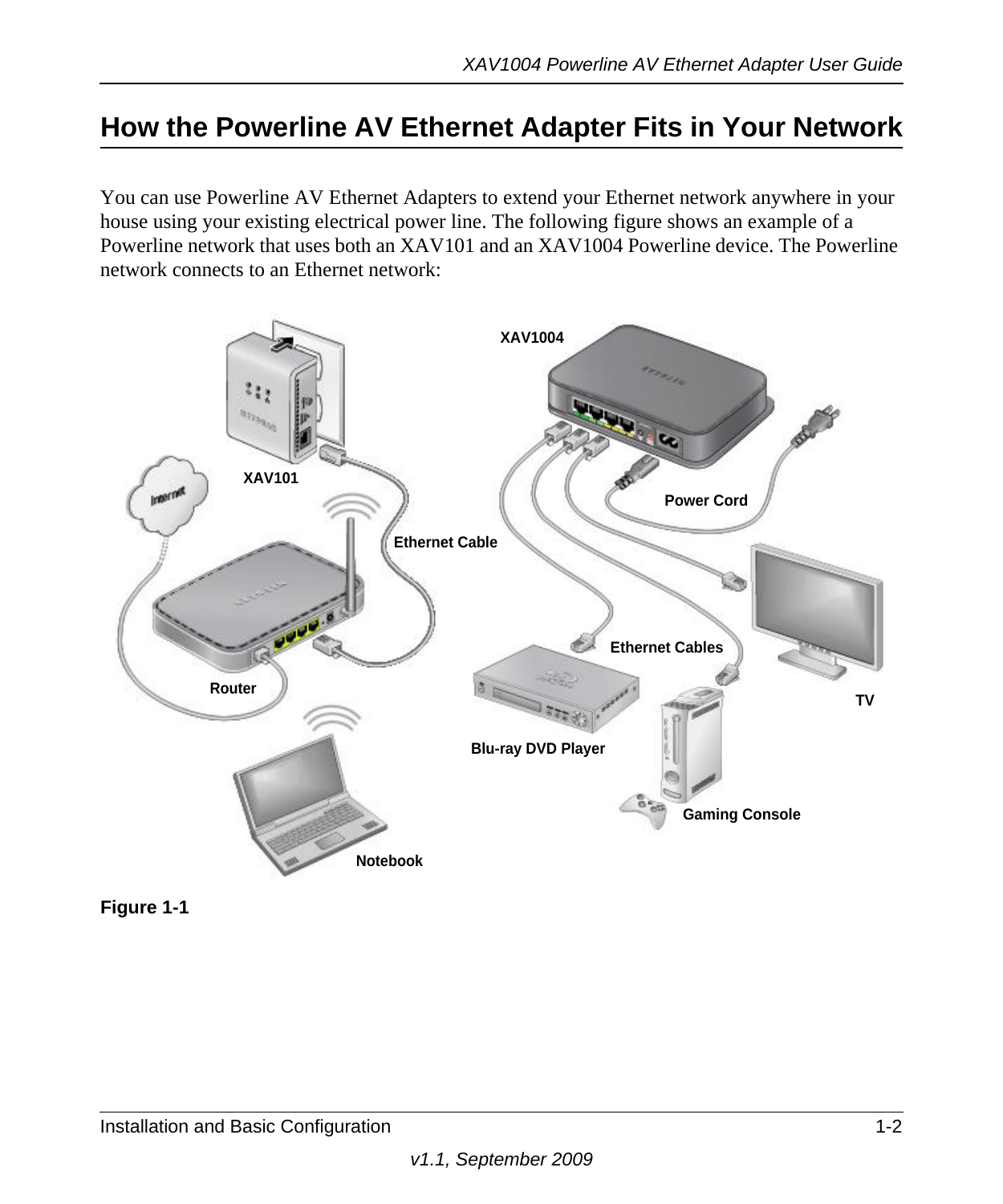### <span id="page-10-0"></span>**XAV1004 Front View**

The front view of the XAV1004 is shown in the following illustration:



#### **Figure 1-2**

The following table describes the status lights (LEDs) on the front of the XAV1004.

|  | Table 1-1. XAV1004 LEDs |
|--|-------------------------|
|--|-------------------------|

| <b>Item</b>   | <b>Description</b>                                                                                                                                                                                                                                                                                                                                                                                                            |
|---------------|-------------------------------------------------------------------------------------------------------------------------------------------------------------------------------------------------------------------------------------------------------------------------------------------------------------------------------------------------------------------------------------------------------------------------------|
| Ethernet LED  | • Solid green. The Ethernet port is linked, but there is no activity.<br>• Blinking green. There is traffic between an Ethernet port and the Powerline<br>network.<br>• Off. There is no Ethernet connection.                                                                                                                                                                                                                 |
| Powerline LED | • Solid. The adapter is connected to a Powerline network.<br>• Fast blinking. The adapter is sending or receiving data.<br>• Off. The adapter has not found any other compatible Powerline devices using the<br>same Powerline network encryption key.                                                                                                                                                                        |
|               | The Pick A Plug feature shows by the color of the LED the speed of the Powerline<br>link for the electrical outlet where the device is connected:<br>• Green. The link rate is faster than 80 Mbps.<br>• Amber. The link rate is between 50 Mbps and 80 Mbps.<br>• Red. The link rate is slower than 50 Mbps.<br>If the LED is not green, try another outlet. You may get a better link rate, and the LED<br>will turn green. |
| Power LED     | • Solid green. The electrical power is on.<br>• Fast blinking. The adapter is setting itself up after the reset or Security button was<br>pressed.<br>• Slow blinking. The adapter goes into power saving mode if no Ethernet device is<br>connected.<br>• Off. There is no electrical power.                                                                                                                                 |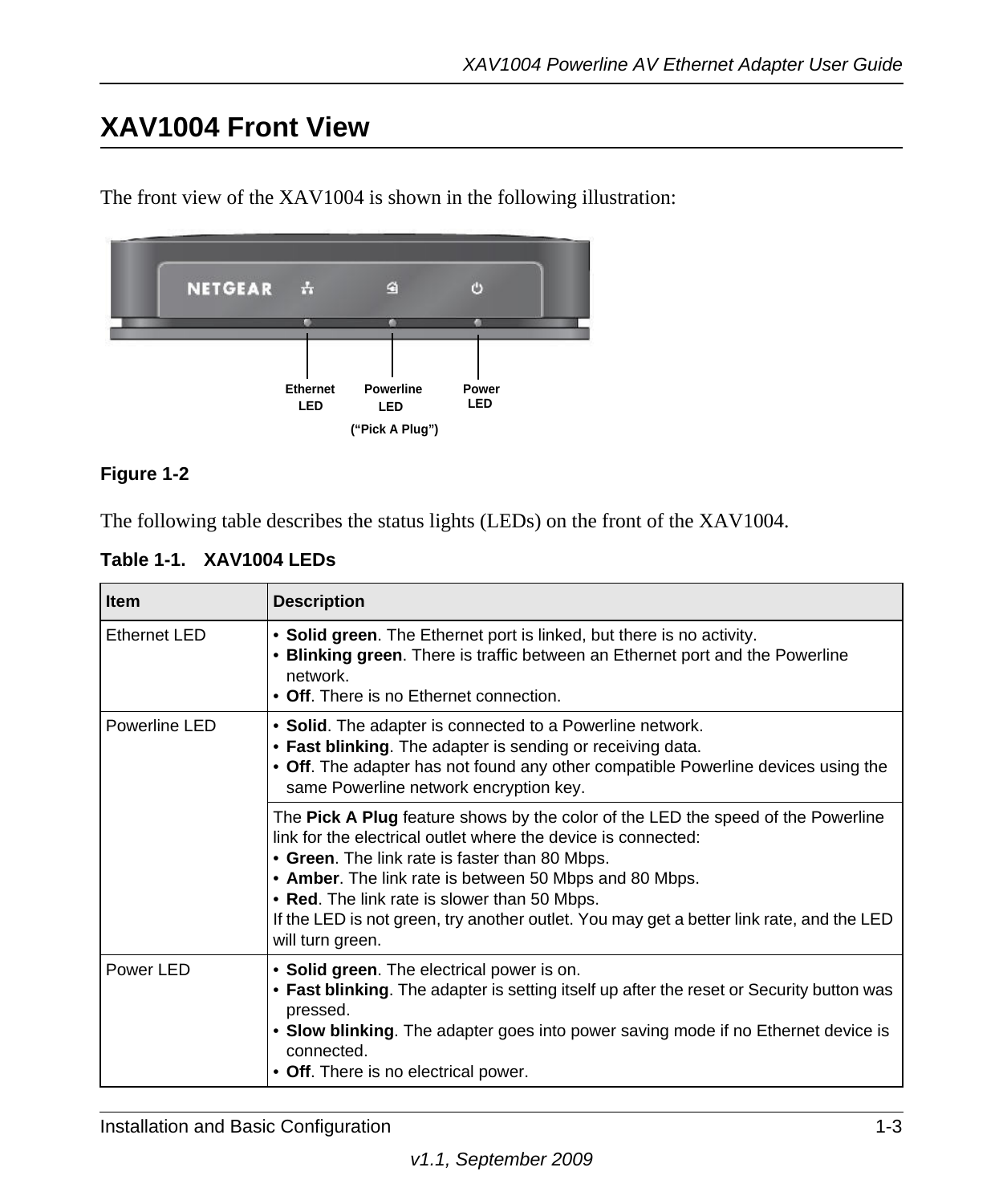| <b>Item</b>     | <b>Description (continued)</b>                                                                                                                                                                                                                                                                                                                                 |
|-----------------|----------------------------------------------------------------------------------------------------------------------------------------------------------------------------------------------------------------------------------------------------------------------------------------------------------------------------------------------------------------|
| Ethernet ports  | Use these four ports to connect to connect the XAV1004 to peripheral devices, such<br>as gaming consoles, DVD players, internet phones, or storage devices. The ports<br>use a QoS priority algorithm to determine levels of service. For more information<br>about connecting devices to these ports, see "Connecting Devices to the XAV1004"<br>on page 1-7. |
| Security button | Configure security (see "Changing the Default Encryption Key using Push 'N' Secure"<br>on page $2-2$ ).                                                                                                                                                                                                                                                        |
| Reset button    | To reset, use a sharp object such as a pen or a paper clip to briefly press and hold<br>this button (for no more than two seconds). The adapter automatically returns to<br>factory default settings, and then restarts.<br>Note: Pressing the reset button longer than recommended may interfere with<br>resetting the adapter.                               |

### <span id="page-11-0"></span>**XAV1004 Rear View**

The front view of the XAV1004 is shown in the following illustration:



**Figure 1-3**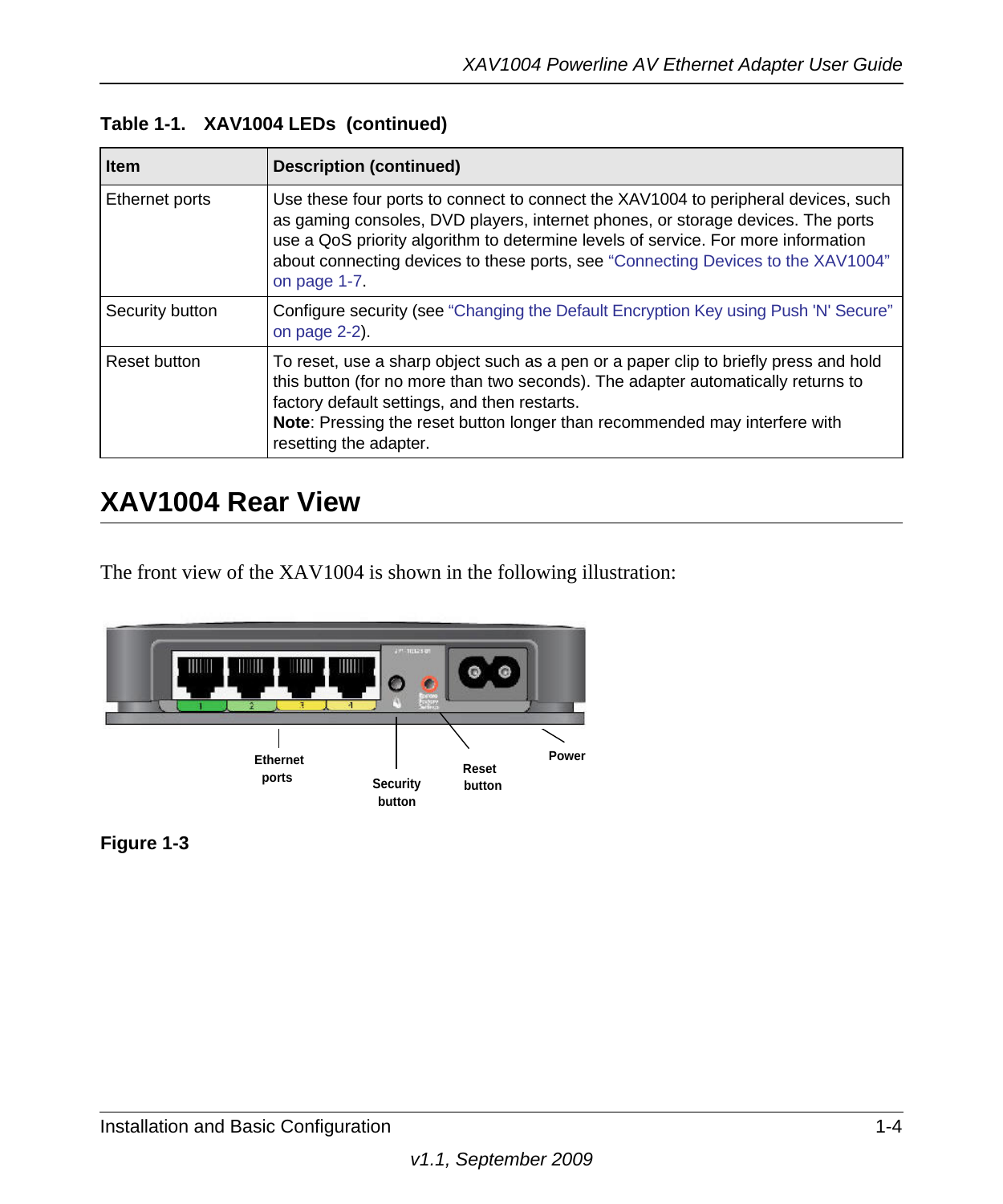|  |  | Table 1-2. XAV1004 Ethernet Ports and Buttons |
|--|--|-----------------------------------------------|
|--|--|-----------------------------------------------|

| <b>Item</b>     | <b>Description</b>                                                                                                                                                                                                                                                                                                                                             |
|-----------------|----------------------------------------------------------------------------------------------------------------------------------------------------------------------------------------------------------------------------------------------------------------------------------------------------------------------------------------------------------------|
| Ethernet ports  | Use these four ports to connect to connect the XAV1004 to peripheral devices, such<br>as gaming consoles, DVD players, internet phones, or storage devices. The ports<br>use a QoS priority algorithm to determine levels of service. For more information<br>about connecting devices to these ports, see "Connecting Devices to the XAV1004"<br>on page 1-7. |
| Security button | Configure security (see "Changing the Default Encryption Key using Push 'N' Secure"<br>on page 2-2).                                                                                                                                                                                                                                                           |
| Reset button    | To reset, use a sharp object such as a pen or a paper clip to briefly press and hold<br>this button (for no more than two seconds). The adapter automatically returns to<br>factory default settings, and then restarts.<br><b>Note:</b> Pressing the reset button longer than recommended may interfere with<br>resetting the adapter.                        |

### **XAV1004 Label**

| <b>Might Prigrity:</b><br>Low Priority<br>Medium Priority<br>Quality of Service (QoS)<br>$\frac{1}{k+1}$ Ethernet                                                                                                                                                   | Low Priority    | Restore<br>ภ<br>Factory<br>Settings<br><b>MAC</b> | Power<br>INDOOR USE ONLY<br>T00 240Y ~ 200mA, 50 60Hz |
|---------------------------------------------------------------------------------------------------------------------------------------------------------------------------------------------------------------------------------------------------------------------|-----------------|---------------------------------------------------|-------------------------------------------------------|
| NETGEAR<br>Powerline AV Adopter with Ethernet Switch XAV1004                                                                                                                                                                                                        |                 | <b>SERIAL</b>                                     |                                                       |
| This device complies with part 15 of the FCC Rules.<br>and Canada ICES-003. Operation is subject to the<br>following two conditions: (1) this device may not<br>cause harmful interference, and (2) this device<br>must accept any interference received, including | N10947<br>Z1667 | <b>PWD</b>                                        |                                                       |
| interference that may cause undesired operation.<br><b>Made in China</b>                                                                                                                                                                                            |                 | Designed by NETGEAR in California                 | 272-10797-04                                          |

#### **Figure 1-4**

The label on the rear panel of the XAV1004 contains the items listed below.

- Model number
- MAC address
- Serial number
- Device password (PWD)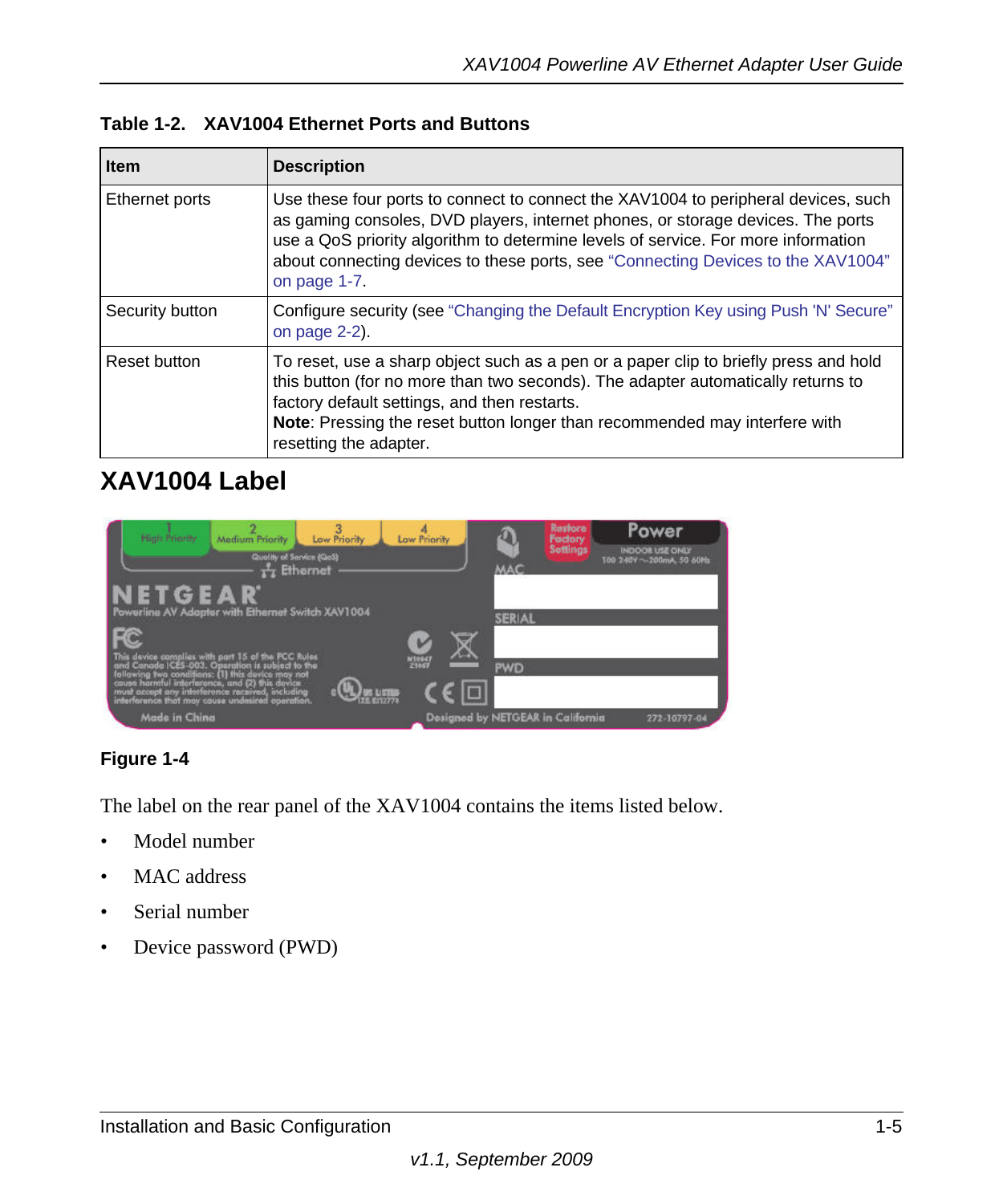### <span id="page-13-0"></span>**Installing Your Powerline AV Ethernet Adapter**

To prepare for installation:

- **1.** Familiarize yourself with the Powerline AV Ethernet Adapter. The front panel has three lights: Ethernet, Powerline, and Power. The back panel has four Ethernet ports, a Security button, and a Reset button.
- **2.** Plan the location of your Powerline devices:
	- Do not connect the Powerline AV Ethernet Adapter to a power strip, extension cord, or surge protector as this might prevent it from working correctly, or degrade the network performance.
	- Use an electrical outlet that is not controlled by a wall switch to avoid someone unknowingly turning off the power to the outlet.
	- Using the Powerline AV Ethernet Adapter plugged into an electrical outlet that is located near an appliance that uses a lot of power, such as a washer or dryer, might prevent the adapter from working correctly, or degrade the network performance.

### <span id="page-13-1"></span>**Quality of Service (QoS)**

The XAV1004 supports both Powerline network-based and port-based Quality of Service (QoS). Powerline network-based QoS configures the priority of forwarded packets in the network. For more information about this type of QoS, see ["Prioritizing Traffic on the Powerline Network](#page-27-1)  [\(QoS\)" on page 2-12.](#page-27-1)

In port-based QoS, a different level of service and pre-assigned priority is offered on each Ethernet port.



#### **Figure 1-5**

• **Port 1** (dark green) offers HIGH priority to provide uninterrupted service for any device that is connected to it. If you are using a server-type device, such as a media server or NAS storage device that would stream HD media, you would want to put this device on Port 1.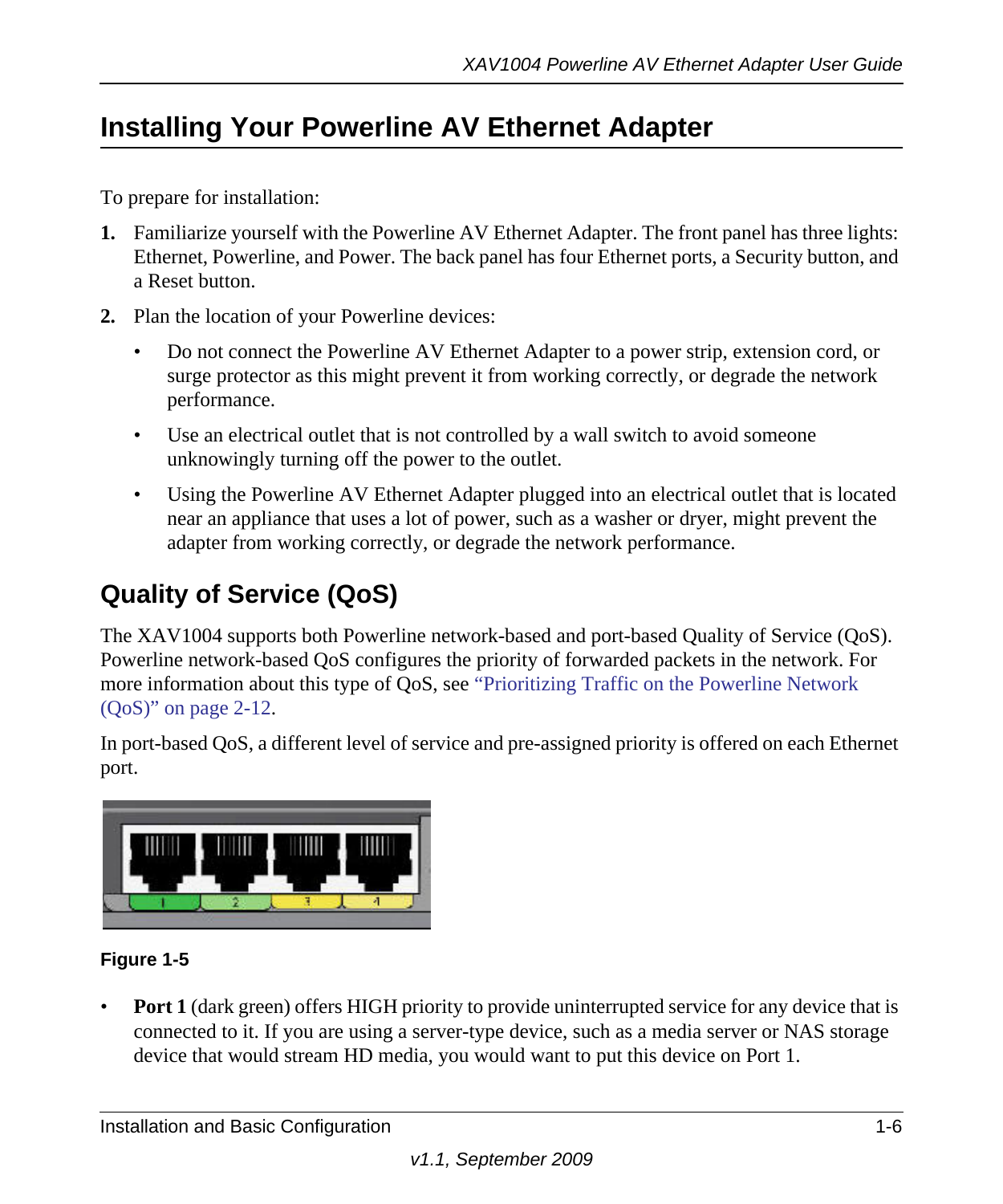If you are not using any streaming media devices, you can use Port 1 for gaming, video, or internet telephones, anything where you do not want a delay or interruption. Whatever Port 1 doesn't use is available for Port 2.

- **Port 2** (light green) offers a MEDIUM priority quality of service, and gets the next priority after Port 1. Use for gaming, video, or internet telephones.
- **Ports 3 and 4** offer a LOW priority quality of service, and readily handle networking data devices, such as printers.

### <span id="page-14-0"></span>**Connecting Devices to the XAV1004**

You can connect multimedia devices, such as media servers, storage devices, gaming consoles, video players, or internet telephones to the four Ethernet ports on the XAV1004.

When you are connecting peripheral devices to the XAV1004, keep in mind how the devices will be used so that each device has the appropriate Quality of Service (QoS) priority (see ["Quality of](#page-13-1)  [Service \(QoS\)" on page 1-6](#page-13-1)).

To connect devices to your XAV1004, follow these steps:

1. Use an Ethernet cable to connect each peripheral device to an Ethernet port on the XAV1004. One Ethernet cable is provided with your XAV1004.



**Figure 1-6**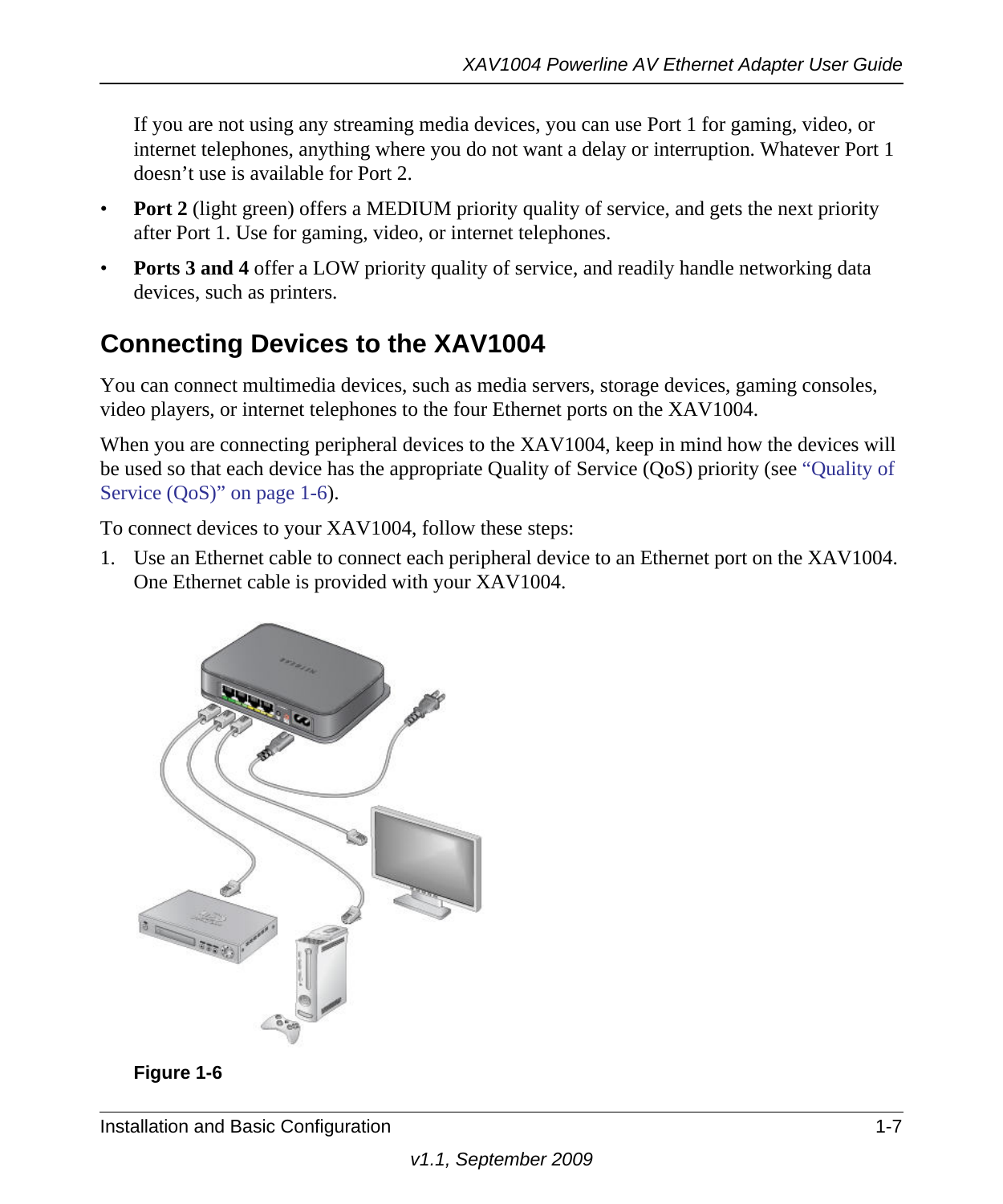- 2. When all peripheral devices are connected, connect the XAV1004 power cord into the unit and into a power outlet.
- 3. Wait up to 80 seconds for the XAV1004 to be recognized by the Powerline network.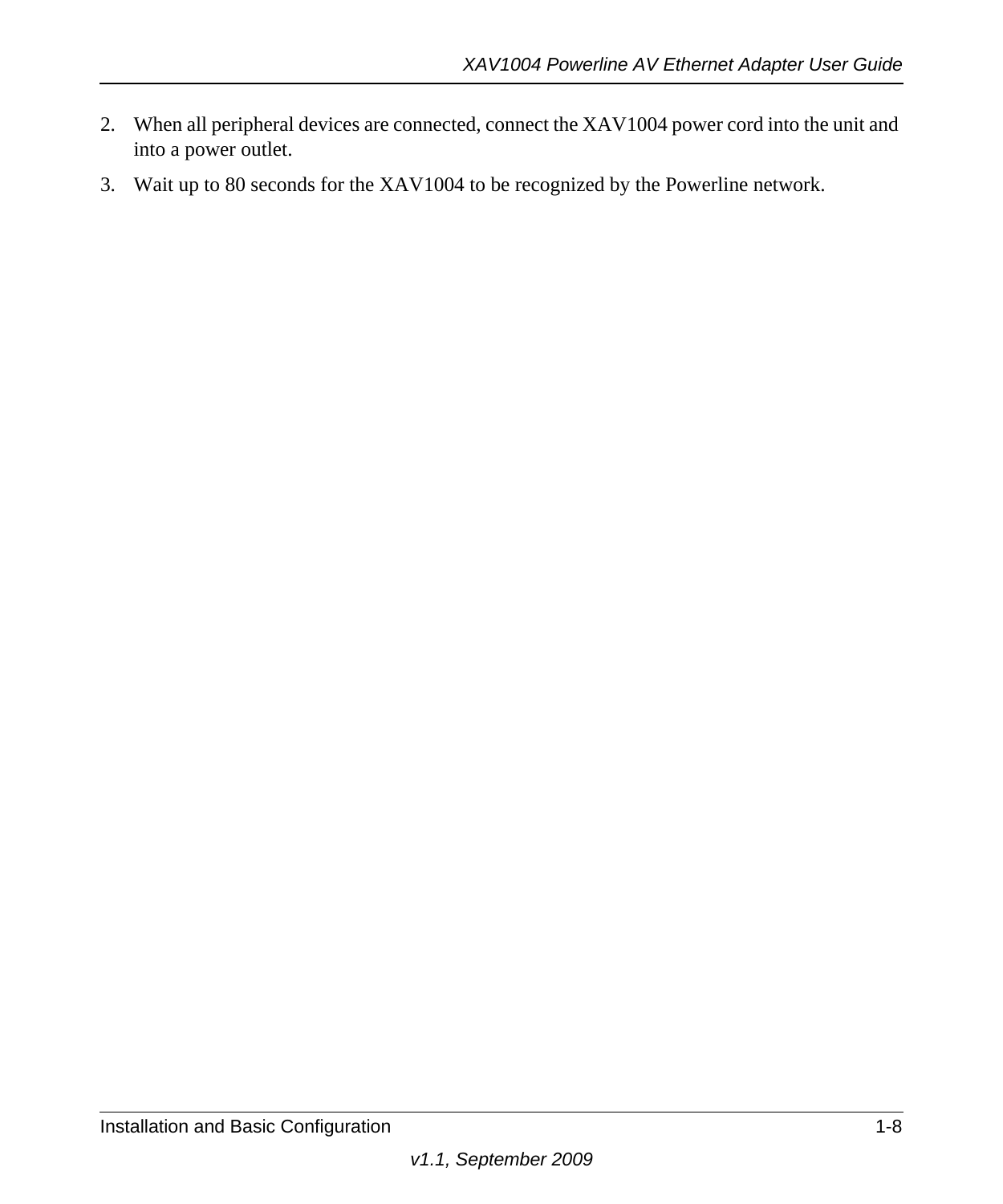# <span id="page-16-2"></span><span id="page-16-0"></span>**Chapter 2 Securing and Configuring Your Powerline Network**

This chapter describes Powerline network security, and describes how to use the XAV1004 Powerline Utility. You can use the Powerline Utility to configure encryption for your Powerline network and to check the link rate of traffic passing through the Powerline network.

### <span id="page-16-1"></span>**Understanding Powerline Network Security**

Powerline devices on the same network must use an identical encryption key. The Powerline AV Ethernet Adapter default encrypted password is **HomePlugAV**. If you do not set up security, anyone nearby with a Powerline network can use this password to gain access to your network. Use the Security button on the Powerline AV Ethernet Adapter to change the Powerline encryption key.

**Note:** If you need to return the Powerline AV Ethernet Adapter to its factory default settings, use the Reset button or the NETGEAR XAV1004 Configuration Utility on your *Resource CD*.

Encryption of the information you send over the Powerline AV Ethernet Adapter helps keep it secure. This is especially important in locations with many people, such as apartment buildings.

A Powerline network consists of Powerline adapters with the same network encryption key. The security used by Powerline AV Ethernet Adapters is similar to the SSID and encryption keys used in wireless networks, but you do not need software to configure your Powerline AV Ethernet Adapters.

There are two ways to secure your Powerline network.

 $\rightarrow$ 

- Use Push 'N' Secure to automatically generate the encryption on each device in your Powerline network. See the following section, [Changing the Default Encryption Key using Push 'N'](#page-17-0)  [Secure.](#page-17-0)"
- Use the XAV1004 Powerline Utility, on your *Resource CD*, to configure your Powerline network with a network encryption key that you specify. If you are already using HomePlug devices then you might need to use this utility. See ["Running the Powerline Utility" on](#page-21-0)  [page 2-6](#page-21-0).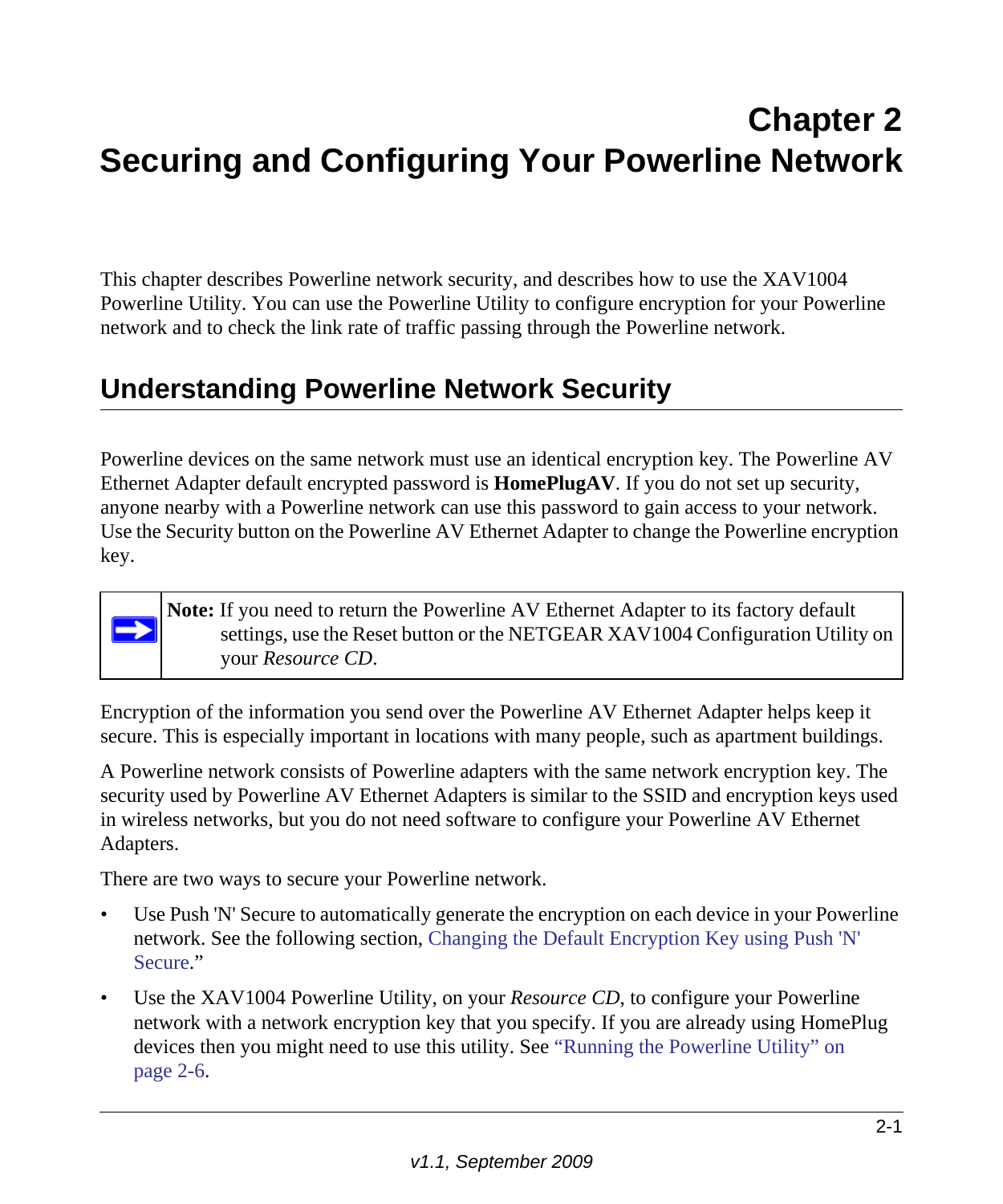### <span id="page-17-2"></span><span id="page-17-0"></span>**Changing the Default Encryption Key using Push 'N' Secure**

Push 'N' Secure lets you set the default encryption key on each Powerline device in your Powerline network. To set the encryption key for each device, follow these steps:

- <span id="page-17-4"></span>**1.** Verify that the XAV1004 is connected to an electrical outlet, and make sure the device's encryption key is set to HomePlugAV (the default value). If the encryption key is not set to the default, follow the instructions in the Note below for resetting it to the default value.
- **2.** If you are using other Powerline devices, such as one or more XAV101 adapters, in your network, connect each of those to an electrical outlet as well, following the instructions in [step 1.](#page-17-4)
- <span id="page-17-3"></span>**3.** To use a private encryption key instead of the default key, follow these steps:
	- **a.** Press the Security button on the back of the XAV1004 for no more than two seconds. The Power LED will start blinking after you release the button. The adapter will produce a new, randomly generated network encryption key that each Powerline adapter will use.
	- **b.** Press the Security button on any other Powerline devices in your network, as described in [step a](#page-17-3).
	- **c.** Within two minutes of pushing the security button of the first adapter, push the security button of the second adapter for no more than two seconds.

Both buttons must be pushed within two minutes.

This securely configures your Powerline network with the same network encryption key. The adapters retain security settings even if they are unplugged.



**Note:** To replace a private key, reset the unit back to its factory defaults by pressing the Restore Factory Settings button for 0.5 second, and follow the procedure above.

**4.** If your network has more than two adapters, push the button on the additional adapter for no more than two seconds, then push the button on any adapter in your existing network for no more than two seconds. Both buttons must be pushed within two minutes.

### <span id="page-17-1"></span>**Installing the Powerline Utility (Recommended)**

It is not necessary to run this utility in order to use your Powerline device. Even if you are running your XAV1004 with other Powerline devices, your XAV1004 works fine using the default settings.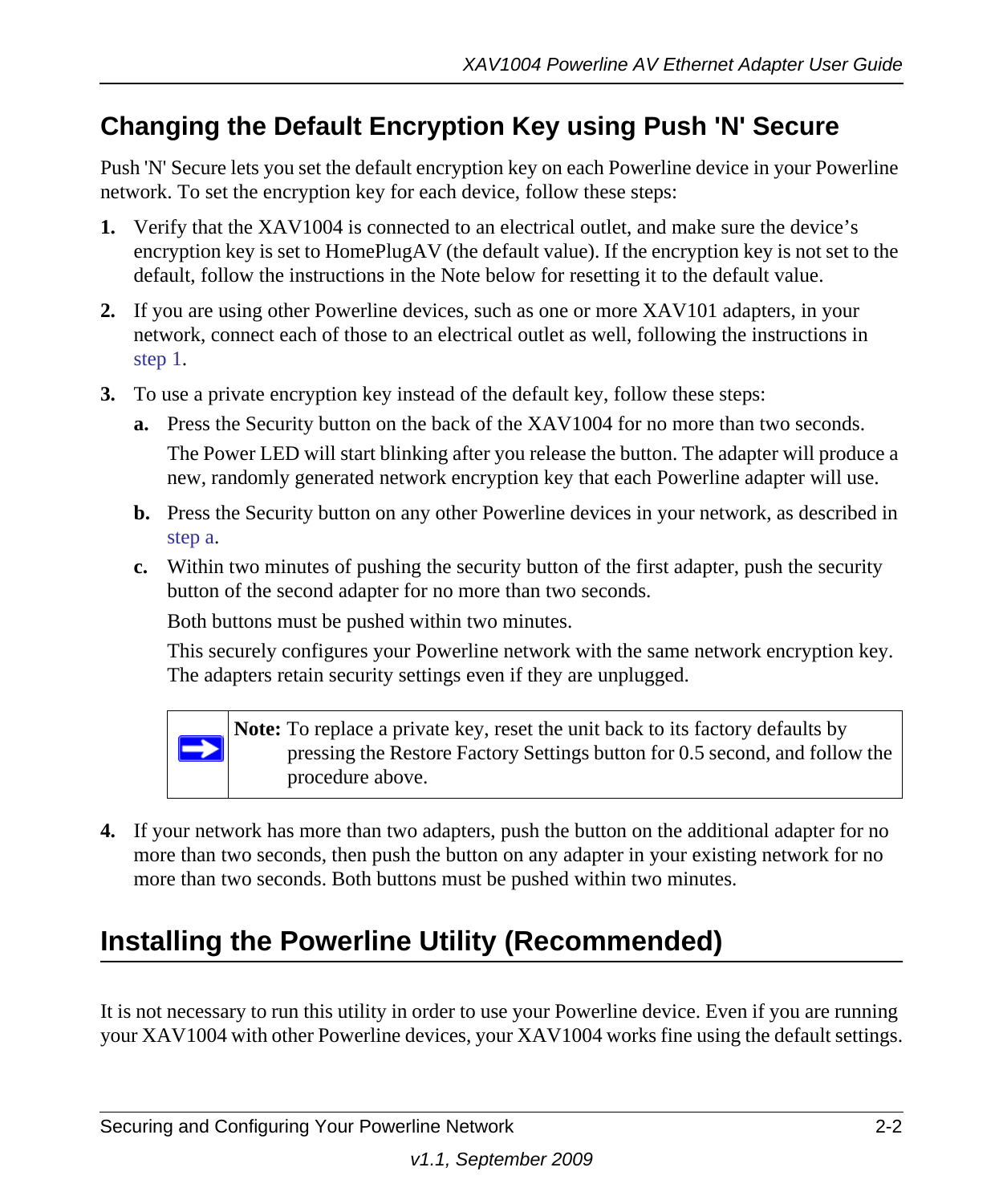You should install this utility if you want to do any of the following:

- Set your own unique Powerline network encryption key
- Check the link rate of traffic passing through the Powerline network.
- Enable or disable the LEDs.
- Upgrade the firmware to the latest version.

To install the Powerline Utility:

**1.** Insert the *Resource CD* into a CD drive on the computer that is connected to your router or Powerline device  $(XAV101$  or  $XAV1004)$ <sup>1</sup>. The CD automatically starts and displays the following screen:

|                            | <b>Welcome</b><br>Powerline AV Adapter Kit with Ethernet Switch XAVB1004 |
|----------------------------|--------------------------------------------------------------------------|
| <b>Install software</b>    |                                                                          |
| <b>Documentation</b>       |                                                                          |
| <b>Customer Support</b>    |                                                                          |
| <b>Online Registration</b> |                                                                          |
|                            |                                                                          |
|                            |                                                                          |

#### **Figure 2-1**

If the CD does not start automatically:

• Go to My Computer on the Windows Start menu, and double-click the drive that represents the location of the *Resource CD* or

#### Securing and Configuring Your Powerline Network 2-3

<sup>1.</sup> All devices on a Powerline network can be managed from one computer. If you add another Powerline AV Ethernet Adapter to a Powerline network, you can install the Powerline configuration utility on the computer connected locally to the new adapter, or open the utility on the computer originally used to set up the Powerline network encryption key. You can use any computer to manage the network, but this procedure assumes that you are working from the computer that is connected to a Powerline adapter.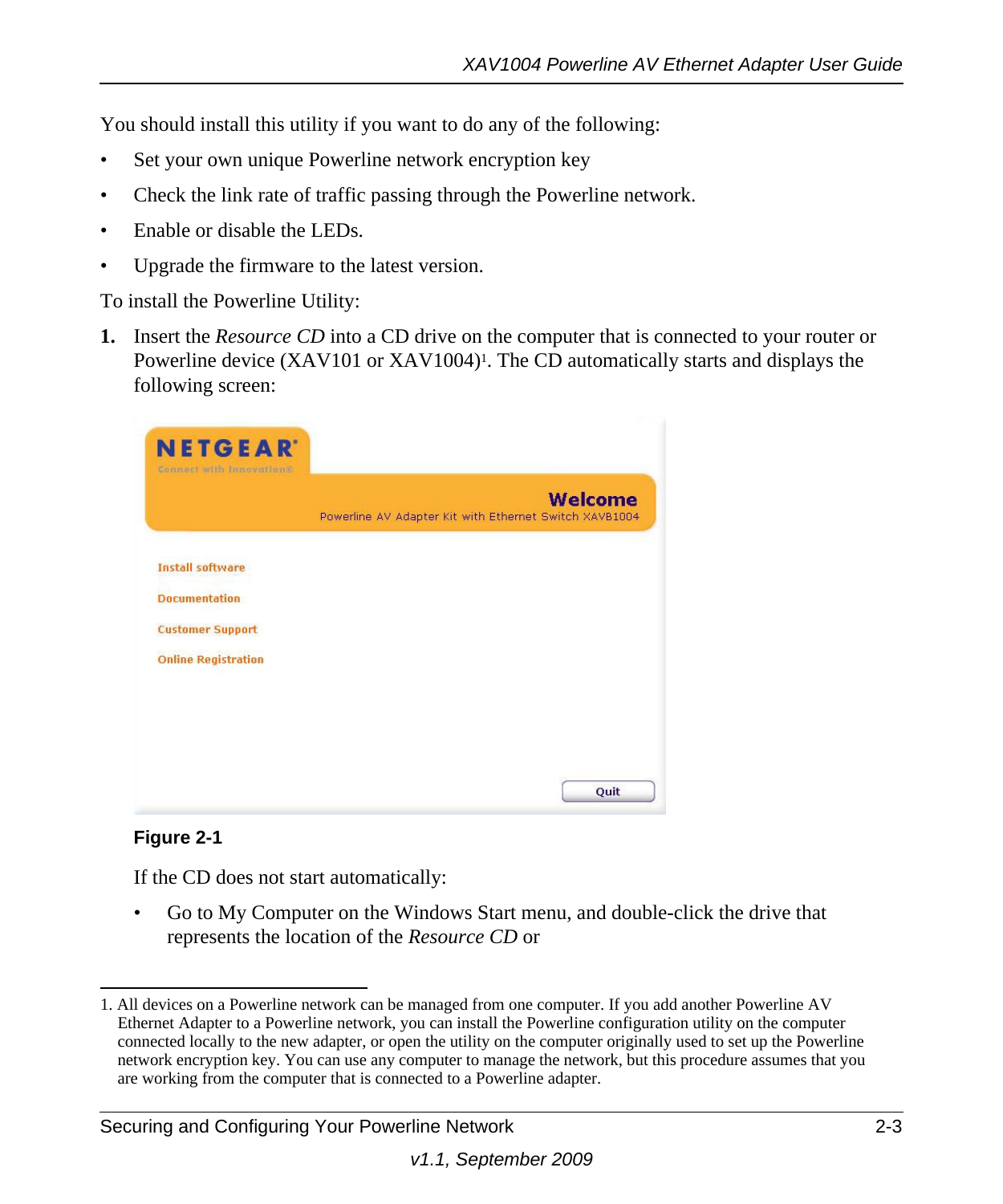- Select the CD drive, and click the Autorun.exe executable file.
- **2.** Click **Next**, and follow the wizard prompts. When the wizard is done, it informs you that it has finished installing the utility on your computer.
- **3.** Click **Finish**. The NETGEAR Powerline Utility icon appears on your desktop.



### <span id="page-19-0"></span>**Using the Firmware Upgrade Tool**

When you install the Powerline utility, it checks the current firmware version of your devices and prompts you to upgrade each device to the latest version. Be sure the adapter you will upgrade is plugged in to a power source, and connected to your computer with an Ethernet cable before you run the Upgrade Tool.

- **1.** Go to the XAV1004 program group and select the Upgrade Tool.
- **2.** Click **Next** to proceed.The Upgrade Tool finds the adapter.
- **3.** Follow the screen prompts to proceed with the upgrade.



**4.** At the end, click **Finish** when done. Repeat this process to upgrade all the adapters in your network.

### <span id="page-19-1"></span>**Resetting to Factory Defaults**

This option returns the network encryption key to its default value of **HomePlugAV**. It also returns the firmware to the default firmware version.

Only one device at a time can be reset.

 $\rightarrow$ 

**Note:** If you customized your network encryption key, the local Powerline device will be disconnected from the network when you reset it to the factory default. To avoid this problem, reset all remote devices before you reset the local device.

To reset all the devices in your network to the factory defaults: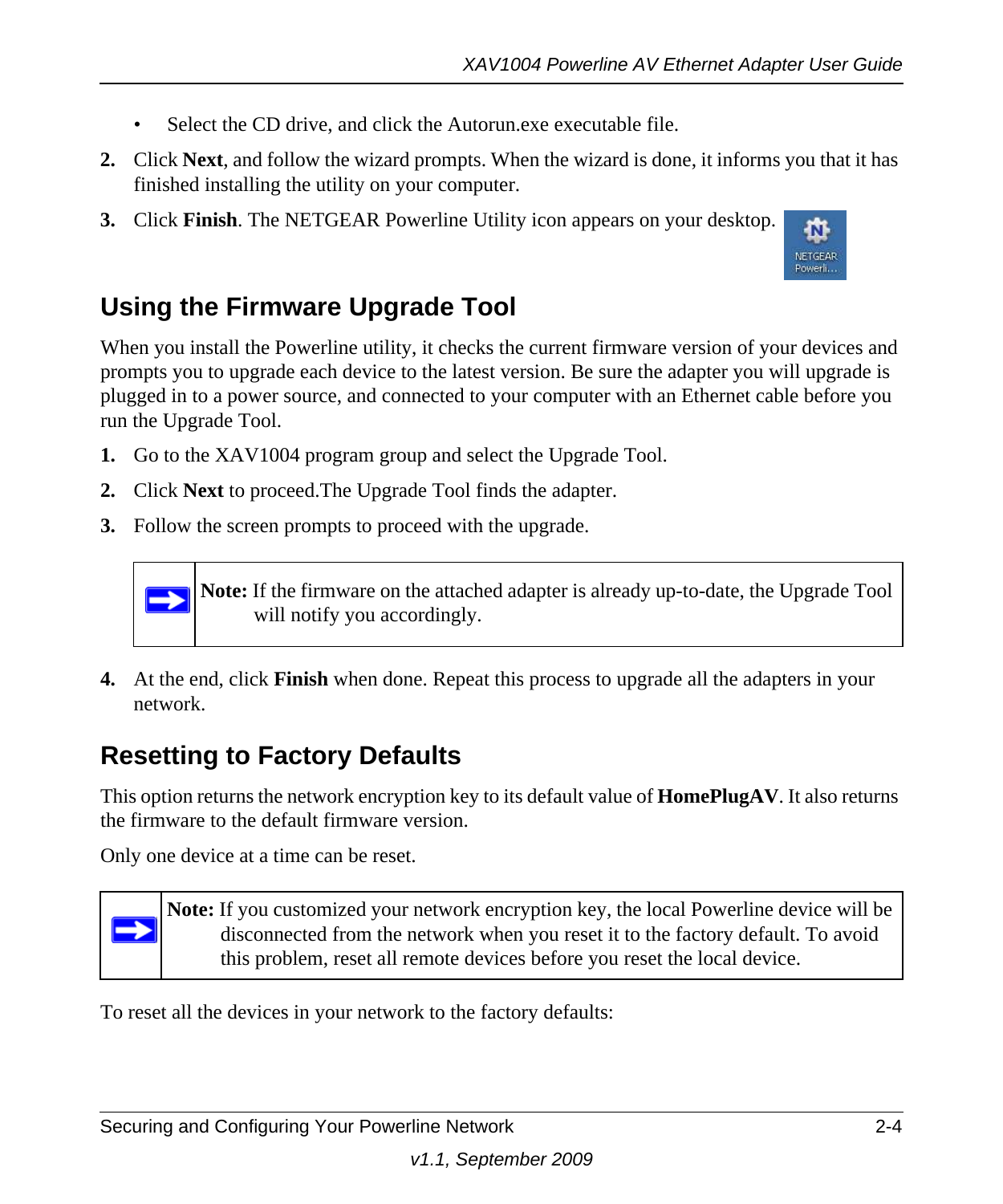**1.** On the Main tab, click the device name for a remote Powerline device to highlight it.

| Device Name<br>Device 01 | Powerline Devices: 1<br>Model<br>Intellon | <b>MAC Address</b><br>00:B0:52:DA:DA:15 | Location<br>Local  | Network Type: Public<br>Quality<br>HD Video | Link Rate (Mb<br>200 | <b>LED Status</b><br>Enable | <b>Firmware Version</b><br>INT6400-MAC-3-3-3368-02-3004-200811 | Sub-Version<br>$\cdot$ |
|--------------------------|-------------------------------------------|-----------------------------------------|--------------------|---------------------------------------------|----------------------|-----------------------------|----------------------------------------------------------------|------------------------|
|                          |                                           |                                         |                    |                                             |                      |                             |                                                                |                        |
|                          |                                           |                                         |                    |                                             |                      |                             |                                                                |                        |
| Rename                   |                                           | <b>Factory Reset</b>                    | <b>LED Control</b> |                                             |                      |                             | Scan                                                           |                        |

#### **Figure 2-2**

- **2.** Click **Factory Reset**, and a confirmation message displays.
- **3.** Click **OK** to reset the device. A message indicates whether or not the operation succeeded.
- **4.** After you have reset each device, check that the Main tab lists all devices in the network. If it does not, click the **Scan** button to see all the devices in the network.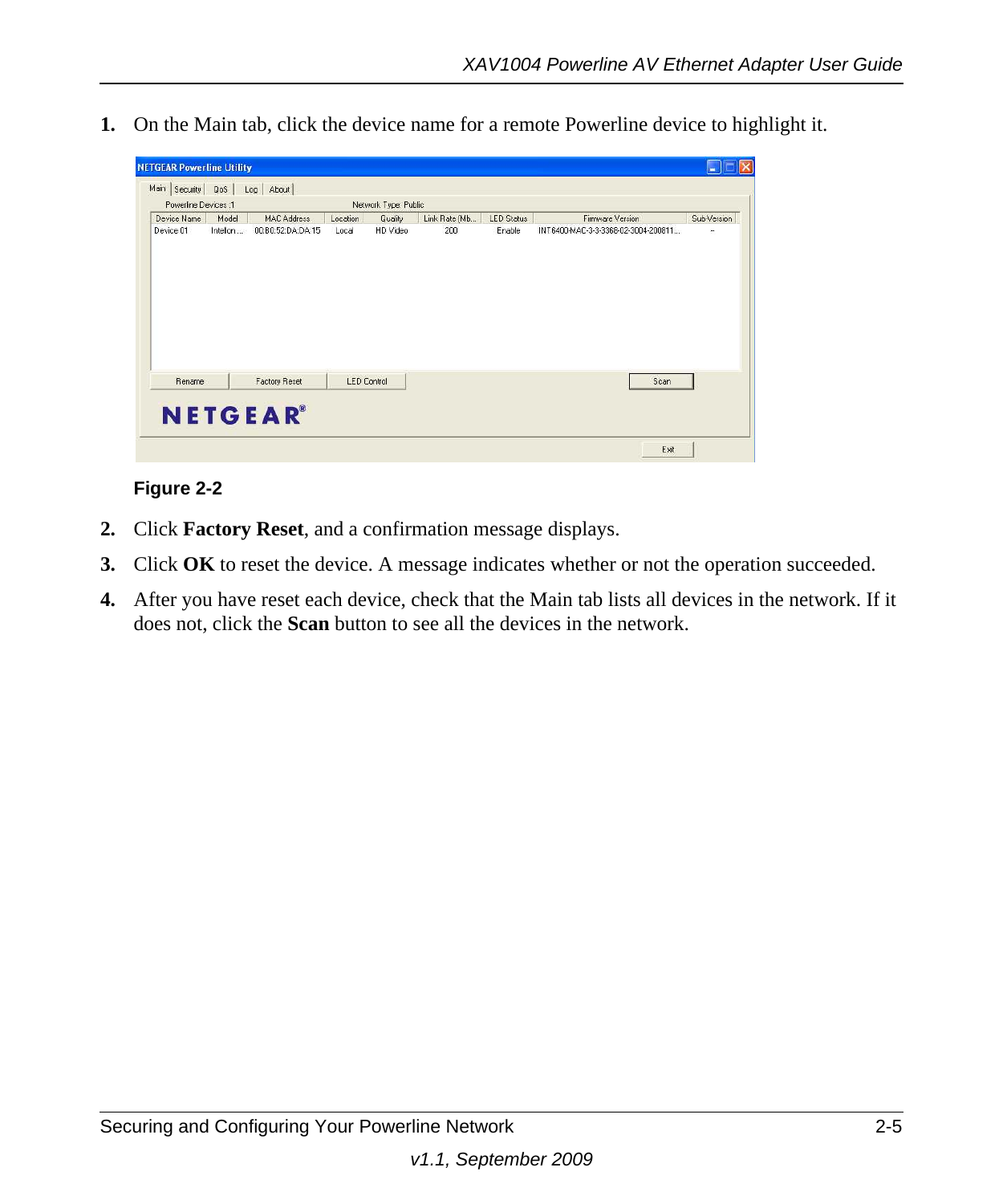### <span id="page-21-0"></span>**Running the Powerline Utility**

You can start the Powerline Utility by clicking the NETGEAR Powerline Utility icon on your desktop, or from the Windows Program menu. The Powerline Utility displays its Main tab:

| Device Name | Powerline Devices: 1<br>Model | <b>MAC Address</b> | Location | Network Type: Public<br>Quality | Link Rate (Mb | LED Status | Firmware Version                    | Sub-Version          |
|-------------|-------------------------------|--------------------|----------|---------------------------------|---------------|------------|-------------------------------------|----------------------|
| Device 01   | Intellon                      | 00:B0:52:DA:DA:15  | Local    | HD Video                        | 200           | Enable     | INT6400-MAC-3-3-3368-02-3004-200811 | $\ddot{\phantom{1}}$ |
|             |                               |                    |          |                                 |               |            |                                     |                      |

#### **Figure 2-3**

Note the message at the bottom of the screen regarding the power saving feature. If the unit goes into power saving mode, the configuration utility will not find it. Keeping a connected Ethernet cable plugged into the device will keep it active.

### <span id="page-21-1"></span>**Main Powerline Tab**

The following table describes the features in the Main Tab.

**Table 2-1. Configuration Utility Main Tab** 

| <b>Field or Button</b>   | <b>Description</b>                                                                                                                                        |
|--------------------------|-----------------------------------------------------------------------------------------------------------------------------------------------------------|
| <b>Powerline Devices</b> | This shows whether the utility is currently scanning for Powerline devices, or the<br>number of Powerline devices detected, after the scan has completed. |
| Network Type             | The type of network for the local Powerline device. The default setting is Public.                                                                        |
| Device Name              | The device name is initially set by the utility.                                                                                                          |
| <b>MAC Address</b>       | The MAC address for the Powerline device. This is also on the product label,<br>which might not be visible when the device is plugged in.                 |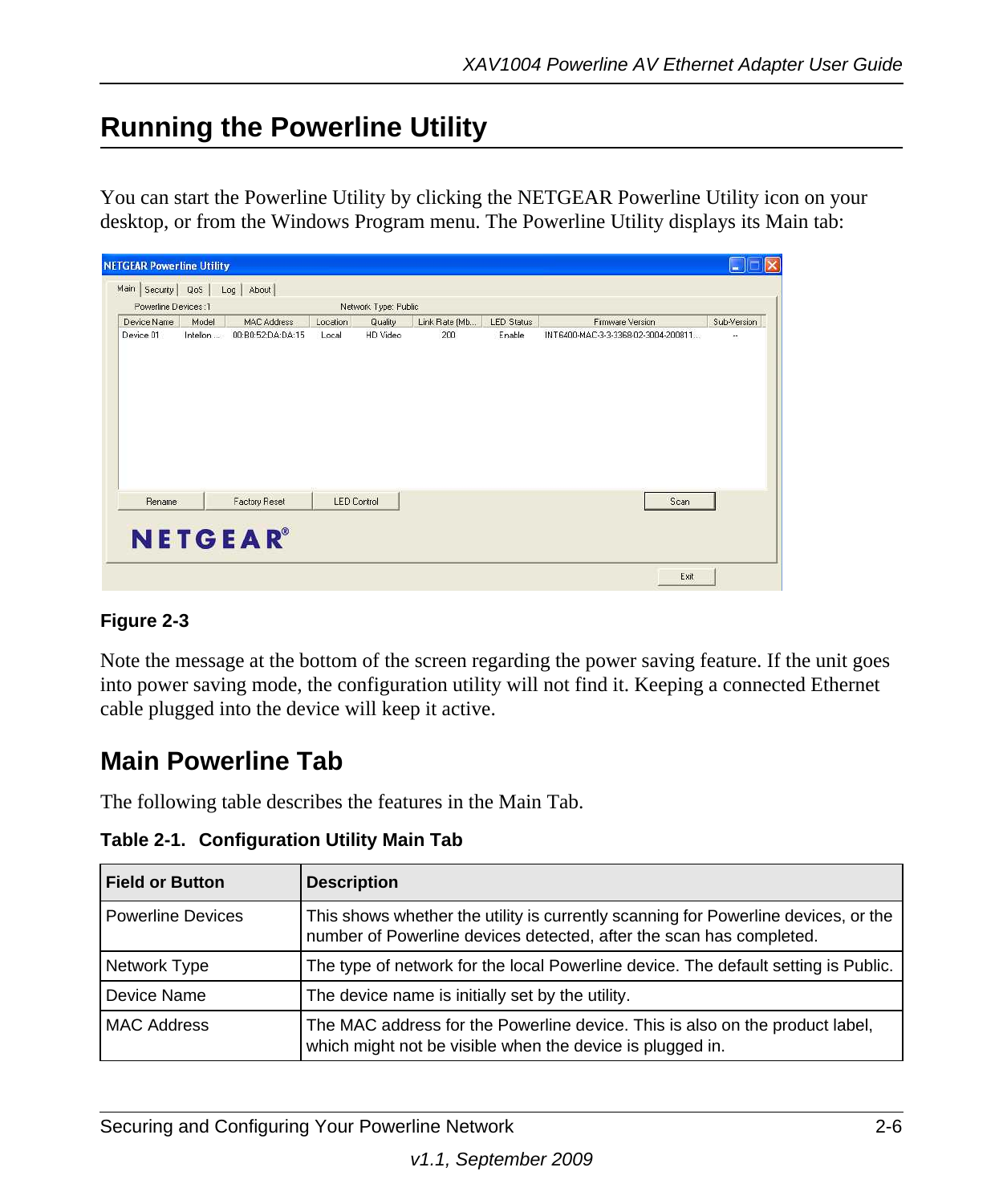| <b>Field or Button</b>      | <b>Description</b>                                                                                                                                                                                                                                                                                                                                                                                                                                                                                                                            |
|-----------------------------|-----------------------------------------------------------------------------------------------------------------------------------------------------------------------------------------------------------------------------------------------------------------------------------------------------------------------------------------------------------------------------------------------------------------------------------------------------------------------------------------------------------------------------------------------|
| Location                    | This column shows whether the device is local or remote. The local device is the<br>one connected with an Ethernet cable to the computer that you are using to run<br>this utility.                                                                                                                                                                                                                                                                                                                                                           |
| Quality                     | This indicates the Quality of Service (QoS), or the type of traffic that can be<br>handled smoothly: HD Video, DVD Video, or Data.<br>• HD Video. The device can handle high-definition video traffic smoothly. This<br>status will be shown if the transmit and receive link speed is faster than<br>80 Mbps.<br>• SD Video. The transmit and receive link speed is faster than 50 Mbps.<br>• Data. The device cannot handle video data smoothly. This status will be shown<br>if the transmit or receive link speed is slower than 50 Mbps. |
| Link Rate (Mbps)            | The link rate for each Powerline device.                                                                                                                                                                                                                                                                                                                                                                                                                                                                                                      |
| <b>LED Status</b>           | The LEDs are enabled by default.                                                                                                                                                                                                                                                                                                                                                                                                                                                                                                              |
| Firmware Version            | The firmware version for each Powerline device.<br><b>Note:</b> Use the provided stand alone firmware upgrade tool to update the<br>firmware. See "Using the Firmware Upgrade Tool" on page 2-4.                                                                                                                                                                                                                                                                                                                                              |
| Rename button               | Change a device name.                                                                                                                                                                                                                                                                                                                                                                                                                                                                                                                         |
| <b>Factory Reset button</b> | Reset a device to its factory defaults. See "Resetting to Factory Defaults" on<br>page 2-4.                                                                                                                                                                                                                                                                                                                                                                                                                                                   |
| LED On/Off button           | Enable or disable the LEDs for a Powerline device.                                                                                                                                                                                                                                                                                                                                                                                                                                                                                            |
| Scan button                 | Scan the network for Powerline devices.                                                                                                                                                                                                                                                                                                                                                                                                                                                                                                       |

**Table 2-1. Configuration Utility Main Tab (continued)**

### <span id="page-22-0"></span>**Powerline Security Tab**

Use the Powerline Security tab to do the following:

- [Changing the Network Encryption Key](#page-23-0)
- [Adding a Device to a Powerline Network](#page-24-0)
- [Adding a Device from a Locally Connected Computer](#page-25-0)
- [Adding a Device from a Remotely Connected Computer](#page-25-1)
- [Returning to the Default Network Encryption Key](#page-26-0)
- [Setting Up Your Custom Network Encryption Key](#page-26-1)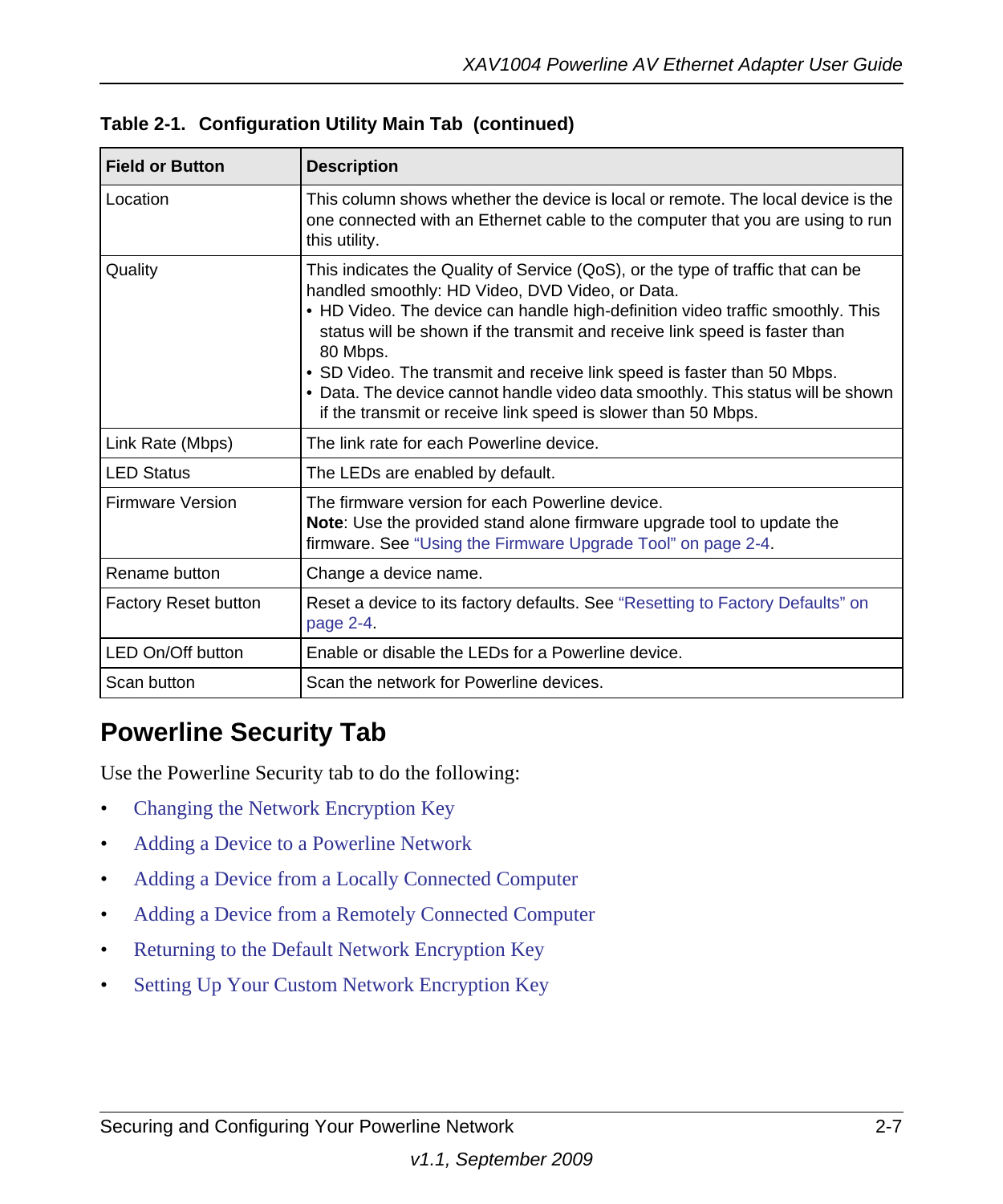#### <span id="page-23-1"></span><span id="page-23-0"></span>**Changing the Network Encryption Key**

You can change the network encryption key from the Security tab:

| Device Name                                    | <b>MAC Address</b>                                             | Location | Device Password                                             | Firmware Version                              |
|------------------------------------------------|----------------------------------------------------------------|----------|-------------------------------------------------------------|-----------------------------------------------|
| Device 01                                      | 00:B0:52:DA:DA:15                                              | Local    |                                                             | INT6400-MAC-3-3-3348-04-2768-20081022-FINAL-B |
| Device 02                                      | 00:C0:02:SE:6C:11                                              | Remote   |                                                             | INT6400-MAC-3-3-3368-02-3004-20081127-FINAL-B |
| Apply the Encryption Key Setting<br>HomePlugAV | Apply all NETGEAR Power Line devices with below Encryption Key |          | Use Default (Public Network)<br><b>Set Selected Devices</b> |                                               |

#### **Figure 2-4**

**1.** To change the encryption key for a remote device, you must enter the password for the device. The password is printed on the product label.

**Note:** Be sure to save the encryption key for your records after you change it. The encryption key will always display as HomePlugAV after changing.

**2.** Click the rectangle in front of the remote Powerline device to select it.

| Main | <b>QoS</b><br>Security | About<br>Log       |          |                 |                                    |
|------|------------------------|--------------------|----------|-----------------|------------------------------------|
|      | Device Name            | <b>MAC Address</b> | Location | Device Password | Firmware Version                   |
|      | Device 01              | 00:B0:52:DA:DA:15  | Local    |                 | INT6400-MAC-3-3-3348-04-2768-20081 |
|      | Device 02              | 00:C0:02:SE:6C:11  | Remote   |                 | INT6400-MAC-3-3-3368-02-3004-20081 |

**Figure 2-5**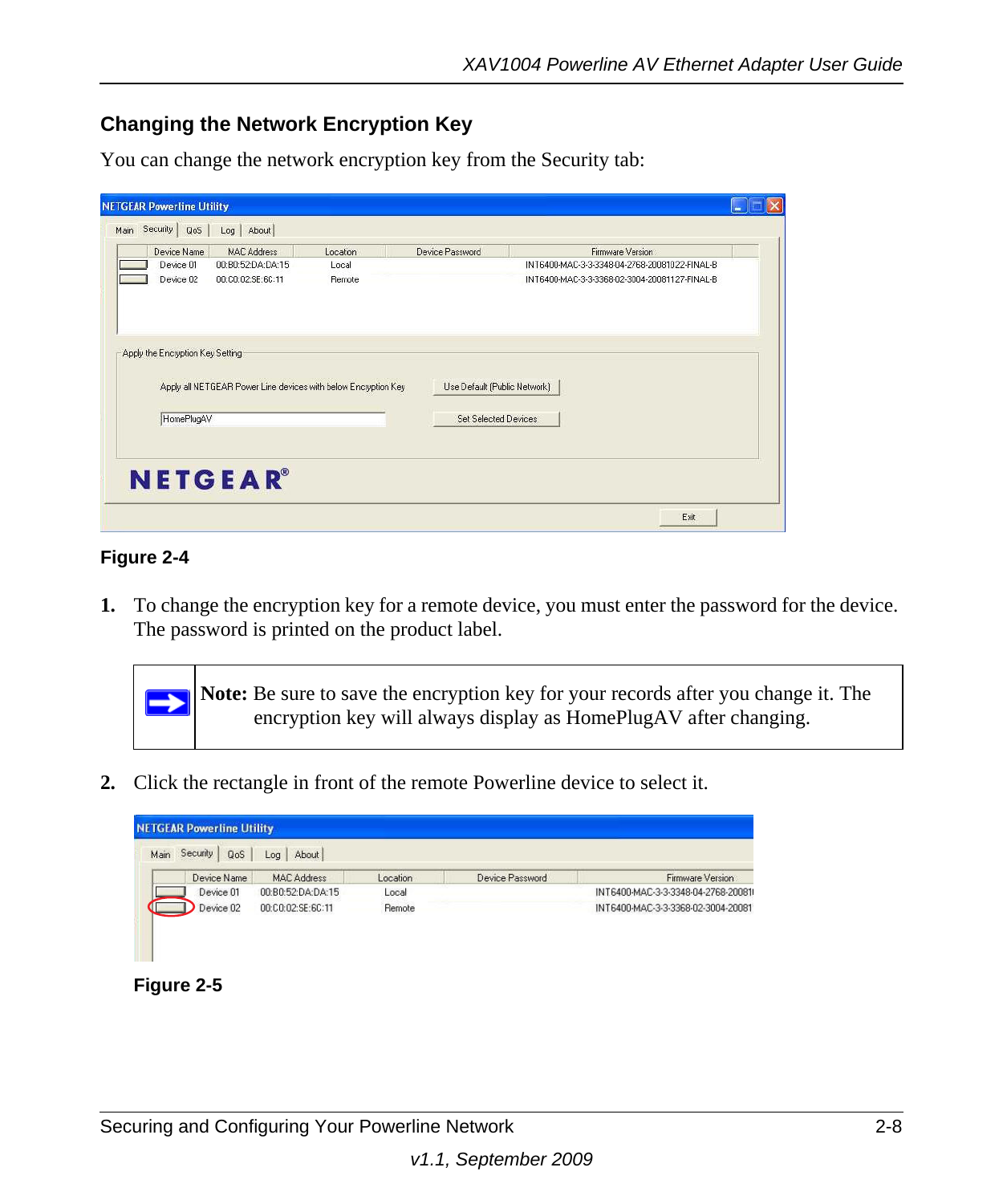

**3.** Enter the device password in the Set Device Password window:

| Device Name:         | Device 07 (00:22:0F:0F:04:40)                                                    |               |
|----------------------|----------------------------------------------------------------------------------|---------------|
| Device Password:     |                                                                                  |               |
|                      | The Device Password typically appears as                                         |               |
|                      | a number and letter code in groups of four.                                      | <b>CENTAS</b> |
| separated by dashes. | [EX:ALEC-SEGP-Vv/G5-T45Y] It is printed<br>on the back of each device under PWD. | <b>PWD</b>    |
|                      |                                                                                  |               |

#### **Figure 2-6**

The device password is on the product label.

- **4.** Click **OK**.
- **5.** Type the network encryption key into the **Apply the Encryption Key Setting** field, and click **Set Selected Devices.**
- **6.** Select the Main tab, and click **Scan**. Check that the devices in the Powerline network appear in the device list. It may take a minute or two for all devices in the network to be detected.

#### <span id="page-24-0"></span>**Adding a Device to a Powerline Network**

If you are adding a device to a Powerline network, and the network encryption key has been left at its default setting, all you need to do is plug the new device into a power outlet.

If the network encryption key has been customized:

- You can use the Security button to add the new device to your network (see ["Changing the](#page-17-0)  [Default Encryption Key using Push 'N' Secure" on page 2-2](#page-17-0)).
- You can use the Powerline Utility to add the new device to the network, as described in the following sections.

The procedure for setting the network encryption key depends on whether the computer running the Powerline Utility is connected directly to the new Powerline AV Ethernet Adapter (local) or is connected to a different device in the Powerline network (remote).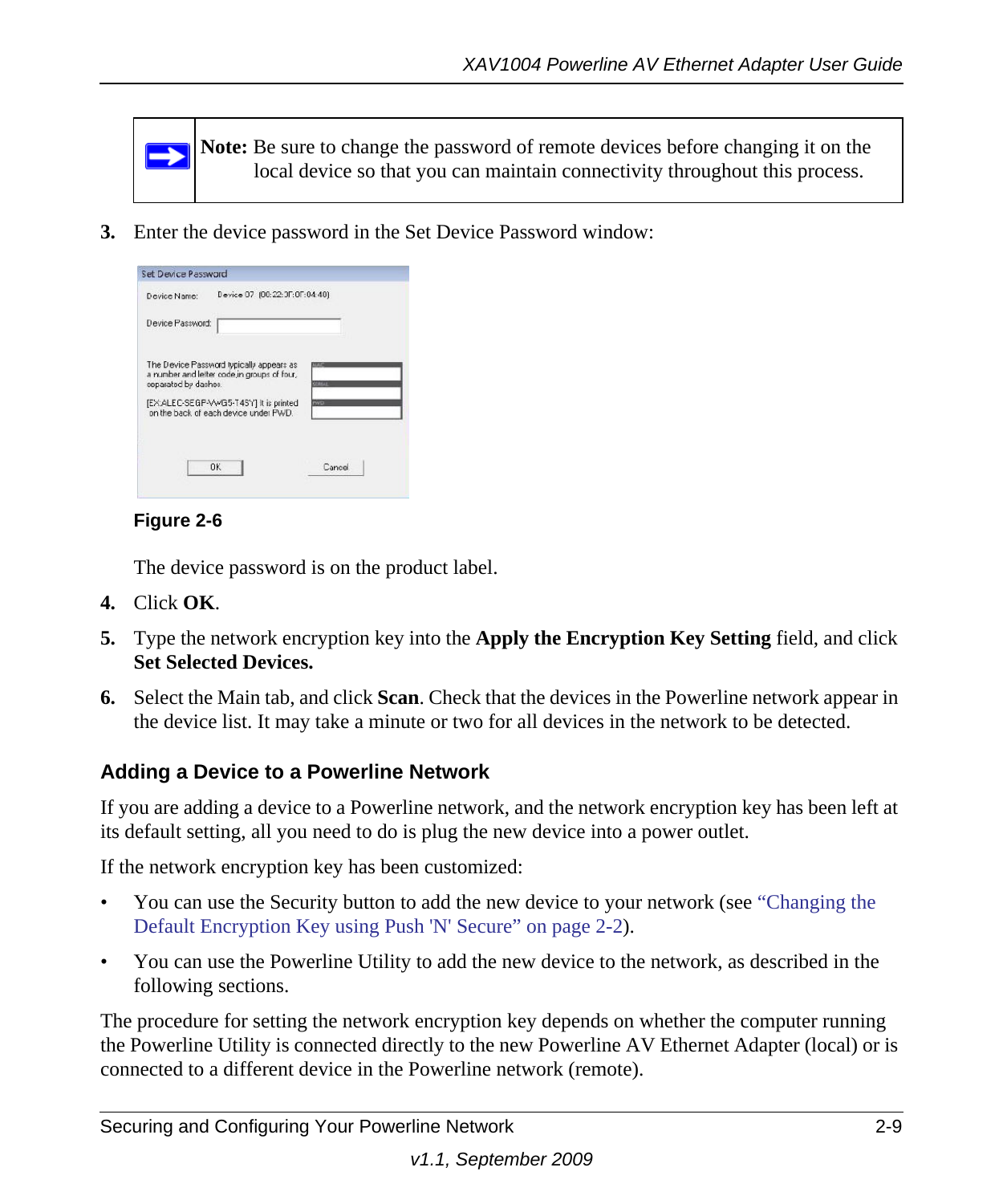#### <span id="page-25-0"></span>**Adding a Device from a Locally Connected Computer**

Follow these steps:

- **1.** Plug the new Powerline AV Ethernet Adapter into an available AC power outlet. Connect the Ethernet cable that came with the adapter to the adapter's Ethernet port and an Ethernet port on the computer.
- **2.** Start the Powerline Utility, which displays its Main tab. Wait for the utility to detect the new device.
- **3.** Click the **Security** tab.

| Device Name<br>Device 01         | <b>MAC Address</b><br>00:B0:52:DA:DA:15                        | Location<br>Local | Device Password              | Firmware Version<br>INT6400-MAC-3-3-3348-04-2768-20081022-FINAL-B |
|----------------------------------|----------------------------------------------------------------|-------------------|------------------------------|-------------------------------------------------------------------|
| Device 02                        | 00:00:02:SE:6C:11                                              | Remote            |                              | INT6400-MAC-3-3-3368-02-3004-20081127-FINAL-B                     |
|                                  |                                                                |                   |                              |                                                                   |
| Apply the Encryption Key Setting |                                                                |                   |                              |                                                                   |
|                                  | Apply all NETGEAR Power Line devices with below Encryption Key |                   | Use Default [Public Network] |                                                                   |
| HomePlugAV                       |                                                                |                   | <b>Set Selected Devices</b>  |                                                                   |

**Figure 2-7**

- **4.** Select the check box next to the Device Name column, for the device marked as Local in the Location column.
- **5.** Type the network encryption key into the **Apply the Encryption Key Setting** field, and click **Set Selected Devices**.
- **6.** Select the Main tab, and click **Scan**. Check that the devices in the Powerline network appear in the device list. It may take a minute or two for all devices in the network to be detected.

#### <span id="page-25-1"></span>**Adding a Device from a Remotely Connected Computer**

If you are using a custom network encryption key, first, set all the devices to the default network encryption key of **HomePlugAV** so that they can communicate with each other. Then set all the devices to the network encryption key that you want to use.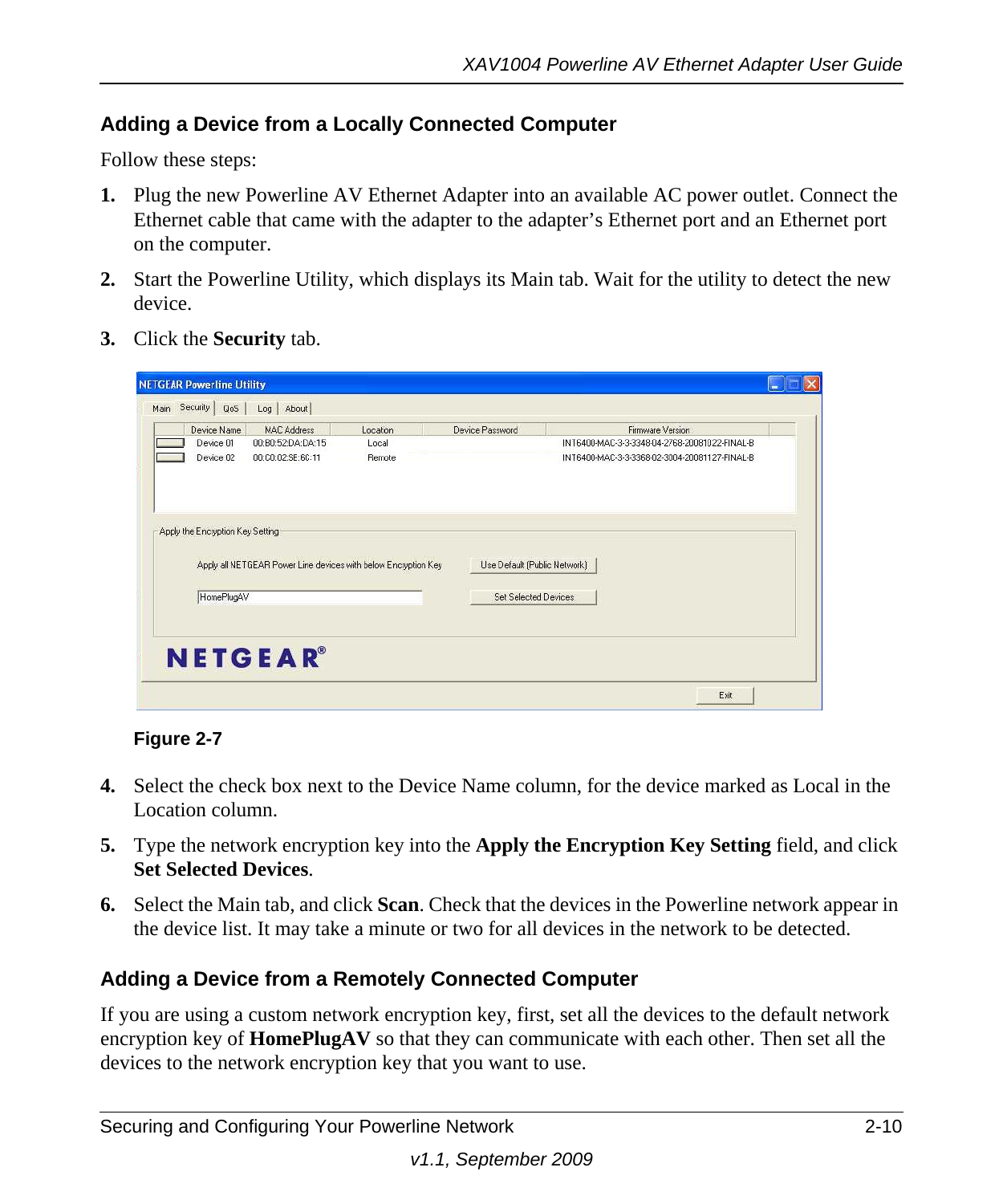#### <span id="page-26-0"></span>**Returning to the Default Network Encryption Key**

Follow these steps:

- **1.** Plug the new device into an AC power outlet.
- **2.** Start the XAV1004 Configuration Utility and wait for the utility to detect the devices in your Powerline network. Check that all the devices in the established network are displayed on the Main tab.



- **3.** On the Security tab, select each check box next to the Device Name column to select every device.
- **4.** Click **Use Default (Public Network)**. The **Apply the Encryption Key Setting** field changes to the default, **HomePlugAV**.
- **5.** Click **Set Selected Devices**.

#### <span id="page-26-1"></span>**Setting Up Your Custom Network Encryption Key**

When all the devices are set to the default network encryption key and are plugged in, they are listed on the Main tab. Follow these steps to set up a custom network encryption key for all the Powerline devices:

**1.** On the Main tab, click **Scan**. Wait for the new device to be listed. The new device can be identified by its MAC address.



**Note:** Before you can change the encryption key for a remote device, you must enter its password. The password is printed on the product label.

- **2.** On the Security tab, select each check box next to the Device Name column to select every device.
- **3.** Type your network encryption key in the **Apply the Encryption Key Setting** field.
- **4.** Click **Set Selected Devices**.

The utility displays a message indicating that the operation was successful.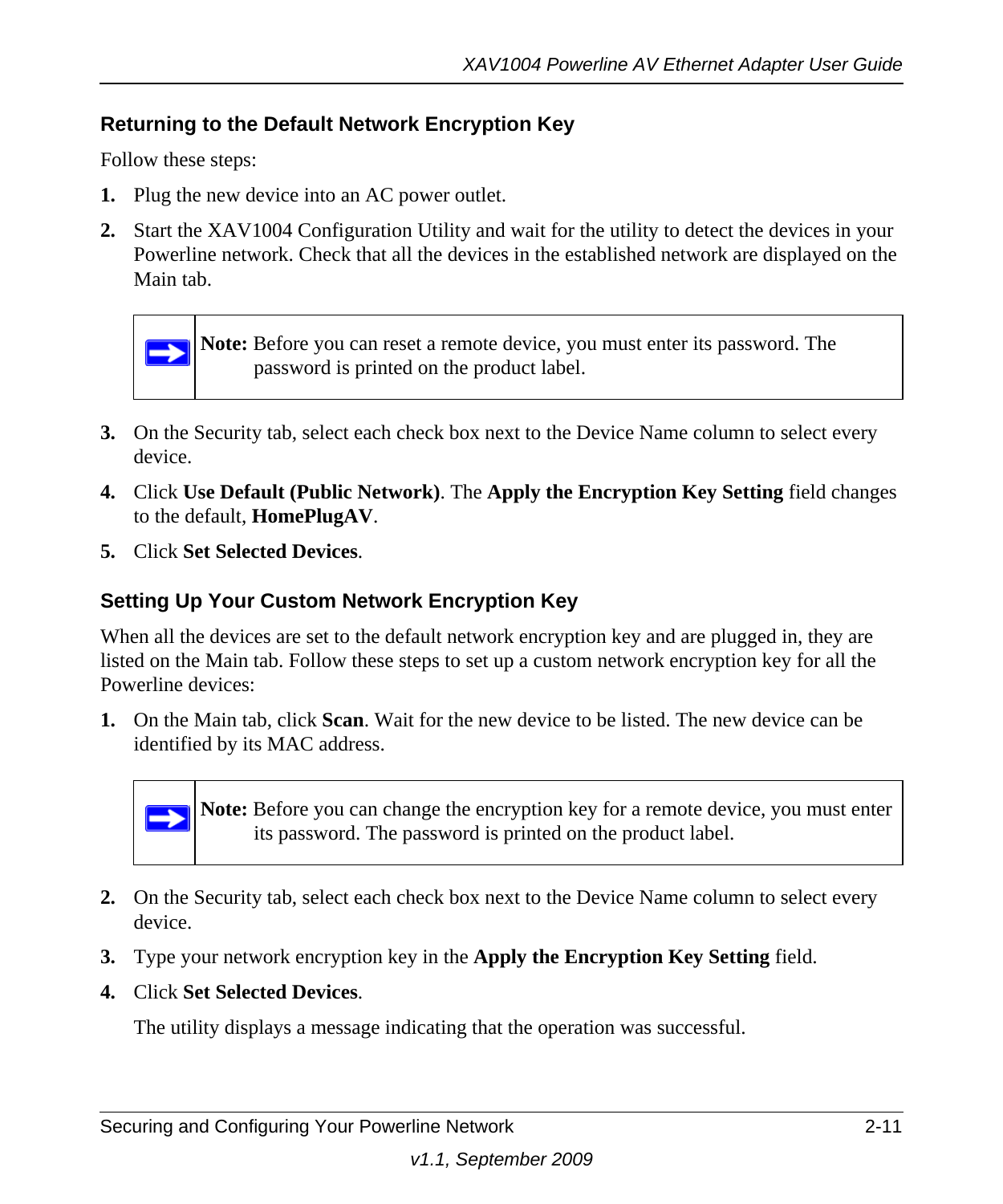**5.** Select the Main tab, and then click **Scan**. Check that all devices are detected with your network encryption key.

### <span id="page-27-1"></span><span id="page-27-0"></span>**Prioritizing Traffic on the Powerline Network (QoS)**

You can prioritize data traffic on your Powerline network by setting the Quality of Service (QoS) for each Powerline device in your network.

On the QoS tab, you can configure the priority for packets forwarding in the powerline network by setting priority values for each device in your network. You do this by defining priorities for VLAN (Virtual Local Area Network) Tags and TOS (Type of Service) Bits.

| Device Name                                                                                                        |                          |           | MAC Address       |                          |                       | Destination MAC Address  |                      | Priority        |   |                        |                   | Destination PORT Number |                          | Priority                                              |  |
|--------------------------------------------------------------------------------------------------------------------|--------------------------|-----------|-------------------|--------------------------|-----------------------|--------------------------|----------------------|-----------------|---|------------------------|-------------------|-------------------------|--------------------------|-------------------------------------------------------|--|
| Device 01                                                                                                          |                          |           | 00:B0:52:DA:DA:15 |                          | Enter MAC Address     |                          |                      | Select Priority |   |                        | Enter Port Number |                         |                          | Select Priority                                       |  |
| Select which device you want to configure.<br>V VLAN Tags                                                          | $\mathfrak{a}$<br>Normal | $\bullet$ | Low               | $\overline{\phantom{a}}$ | $\overline{c}$<br>Low | $\overline{3}$<br>Normal | $\blacktriangledown$ | 4<br>High       | ۰ | $\overline{5}$<br>High |                   | $\ddot{f}$<br>Highest   | $\overline{\phantom{a}}$ | $\overline{7}$<br>Highest<br>$\overline{\phantom{a}}$ |  |
| $\Gamma$ TOS Bits<br>If both VLAN Tags and TOS bits are enabled and a frame contains both, VLAN will override TOS. | Normal                   |           | Light             |                          | na                    | Normal                   |                      |                 |   |                        |                   |                         |                          | Highest<br>$\sqrt{2}$                                 |  |
| Apply Advanced QoS Settings                                                                                        |                          |           |                   |                          |                       |                          |                      |                 |   |                        |                   |                         | Apply                    |                                                       |  |

#### **Figure 2-8**

On the QoS tab, do the following:

- **1.** Select the device that you want to configure by highlighting it.
- **2.** Enter the Destination MAC Address, and select the priority.
- **3.** Enter the Destination IP PORT Number, and select the priority.
- **4.** Select the priorities for each VLAN tag from the drop-down lists.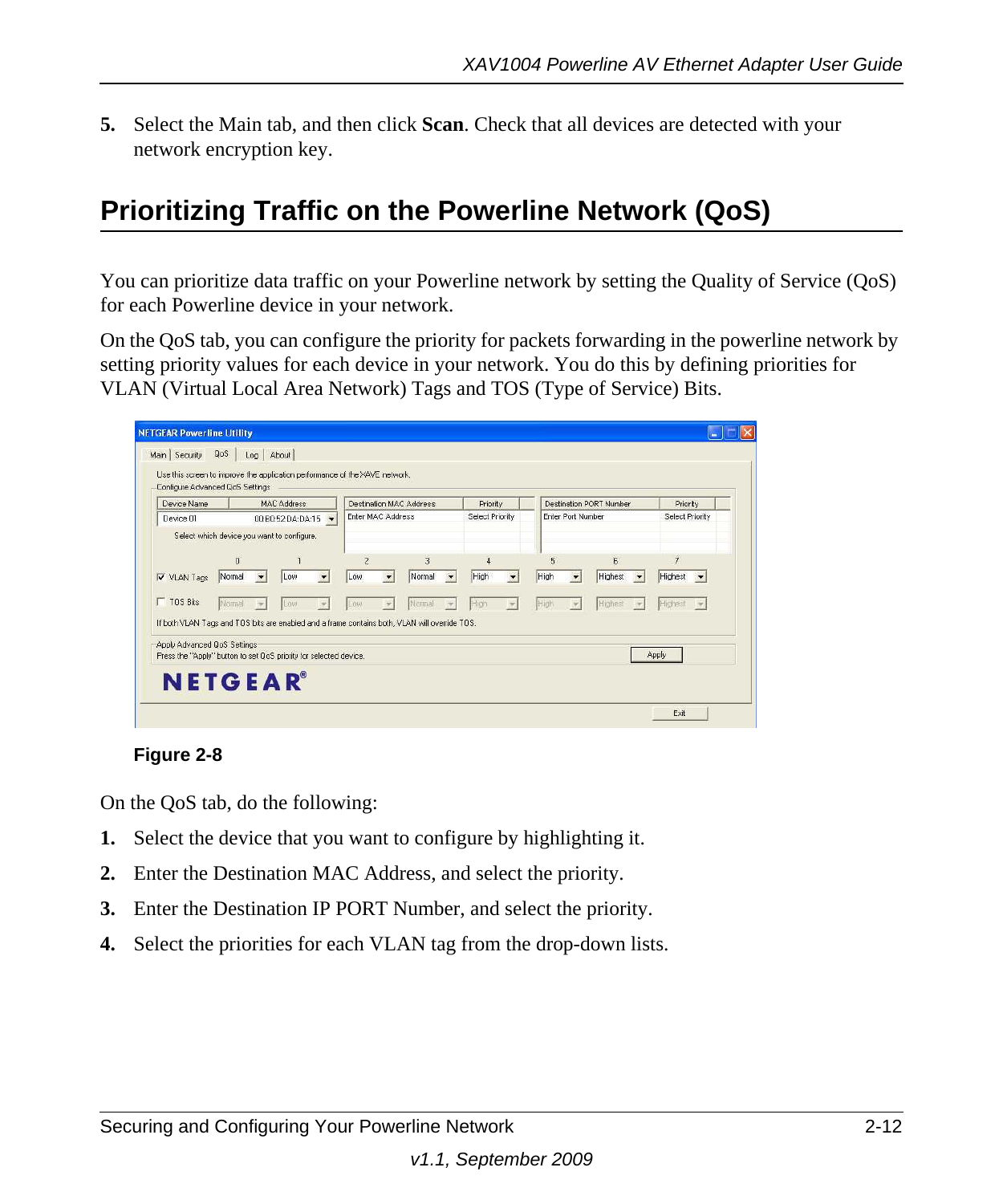**5.** (Optional) Select TOS Bits, and select the priorities for each TOS bit from the drop down lists.



**6.** Click Apply to set the QoS priority for the selected device.

### <span id="page-28-0"></span>**Powerline Utility Logs**

The Log tab shows system information and a device history table:

| Device History                                                                                                                                                                                                                                                   | $\checkmark$ |
|------------------------------------------------------------------------------------------------------------------------------------------------------------------------------------------------------------------------------------------------------------------|--------------|
| Sub-Version<br>Device Name<br>Model<br>Location<br>Link Rate [Mb<br>Firmware Version<br><b>MAC Address</b><br>Last Seen<br>00:B0:52:DA:DA:15<br>HD Video<br>INT6400-MAC-3-3-3368-02-3004-200811<br>Device 01<br>Intellon<br>200<br>Local<br>$\ddot{\phantom{0}}$ |              |
|                                                                                                                                                                                                                                                                  |              |

#### **Figure 2-9**

You can delete a device from the device history, save a report, or print a report.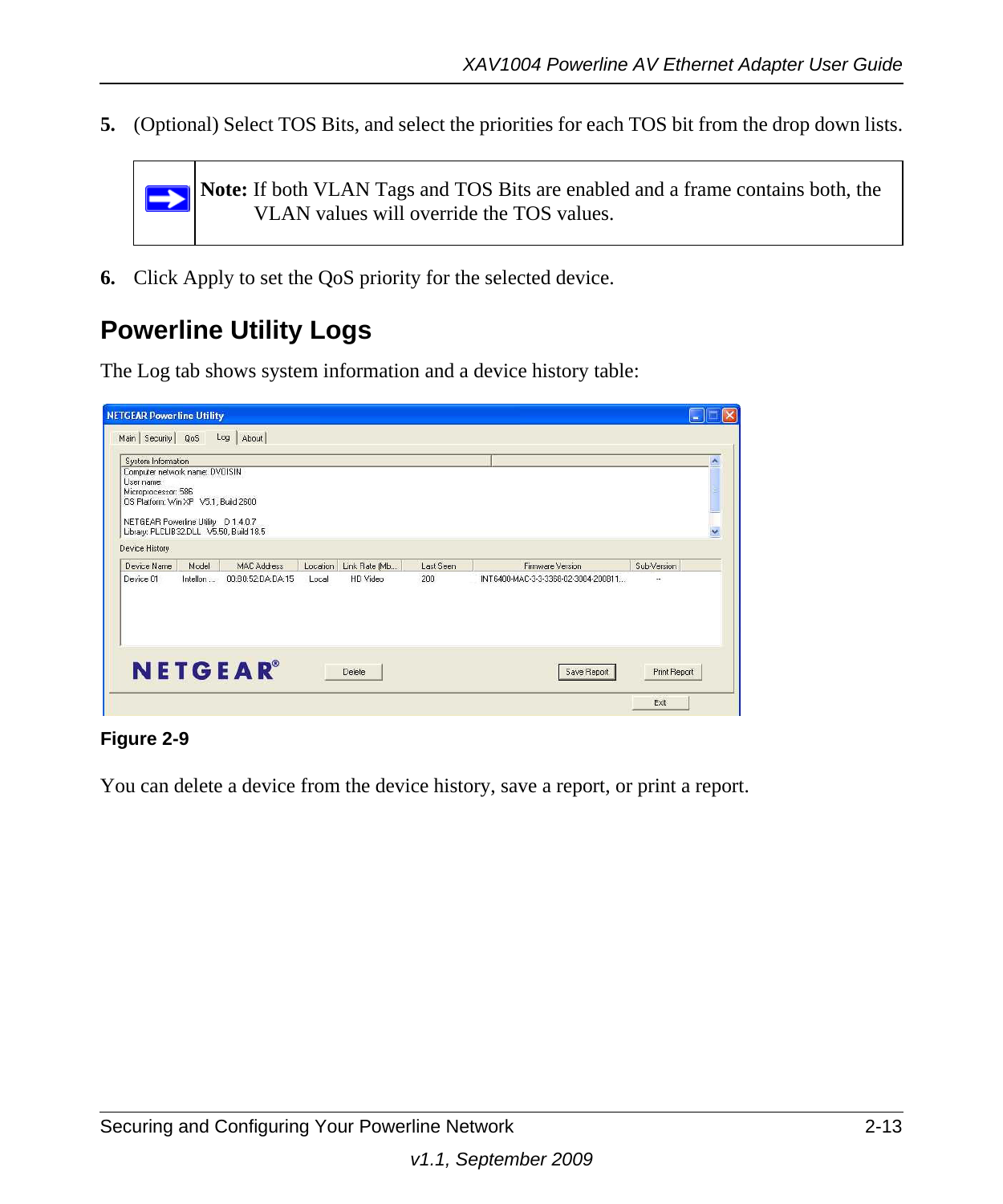# **Chapter 3 Troubleshooting**

<span id="page-29-0"></span>This chapter gives information about troubleshooting your XAV1004 Powerline AV Ethernet Adapter.

### <span id="page-29-1"></span>**Product Registration, Support, and Documentation**

Register your product at *<http://www.netgear.com/register>*. Registration is required before you can use our telephone support service.

Product updates and Web support are always available by going to: *<http://www.netgear.com/support>*.

When the Powerline AV Ethernet Adapter is connected to the Internet, click the Knowledge Base or the Documentation link under the Web Support menu to view support information or the documentation for the Powerline AV Ethernet Adapter.

### <span id="page-29-2"></span>**Basic Functioning**

After you turn on power to the XAV1004 device, the following sequence of events should occur:

- 1. When power is first applied, verify that the Power LED is on.
- 2. After approximately 10 seconds, verify that:
	- a. The power LED is solid green.
	- b. The Powerline LED is lit.
	- c. The Ethernet LED on the Powerline AV Ethernet Adapter lights or blinks.

If any of these conditions does not occur, refer to the appropriate following section.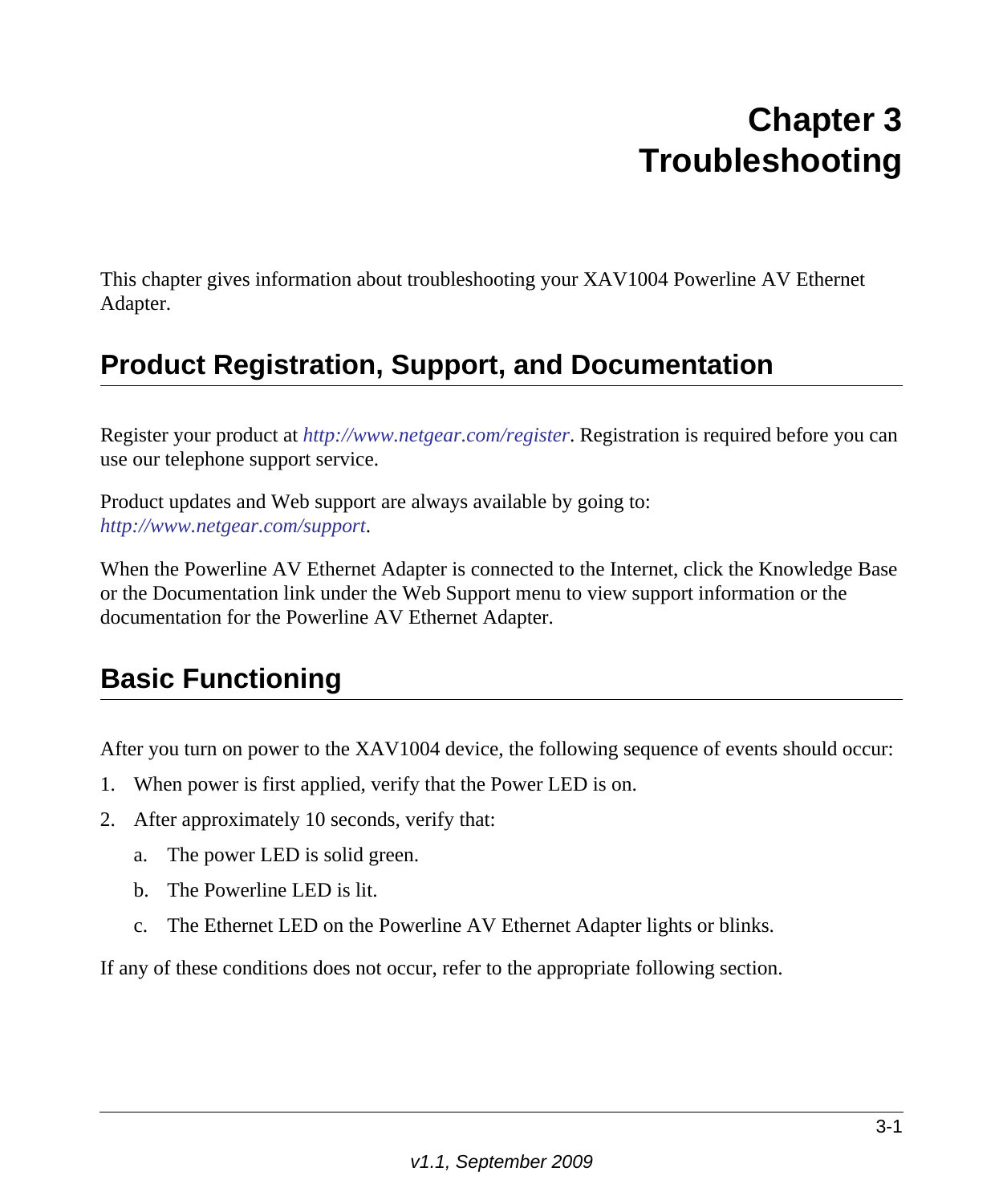### <span id="page-30-0"></span>**Troubleshooting Tips**

| <b>Problem</b>                                 | <b>Recommendation</b>                                                                                                                                                                                                                                                                                                                                                                                                                                                                                                                                                                                                              |
|------------------------------------------------|------------------------------------------------------------------------------------------------------------------------------------------------------------------------------------------------------------------------------------------------------------------------------------------------------------------------------------------------------------------------------------------------------------------------------------------------------------------------------------------------------------------------------------------------------------------------------------------------------------------------------------|
| Power LED is off.                              | Make sure that power is supplied to the electrical outlet, and the Powerline<br>device is not plugged into an extension cord, power strip, or surge protector.                                                                                                                                                                                                                                                                                                                                                                                                                                                                     |
| Powerline LED is off.                          | The devices cannot find each other. Make sure that the Powerline devices are<br>plugged into outlets with power, and that they use the same network encryption<br>key.<br>. If you did not change the network encryption key, move the Powerline device<br>to a closer location.<br>• If the problem occurred after you changed the network encryption key using<br>the XAV1004 Configuration Utility on the CD, press the Reset button to return<br>the Powerline AV Ethernet Adapters to their default settings. If this fixes the<br>problem, see the User Manual for instructions about setting the network<br>encryption key. |
| Powerline LED is red                           | The color of the Powerline LED indicates the speed of the Powerline link. If the<br>LED is red, the speed is less than 50 Mbps. Switch to another electrical outlet<br>until the LED displays solid green.                                                                                                                                                                                                                                                                                                                                                                                                                         |
| Ethernet LED is not<br>blinking.               | There is no data traffic. Make sure that:<br>• Your router and modem are switched on and that the Ethernet cable that came<br>in the box is connected to the Powerline adapter port and a router LAN port.<br>• The PC connected directly to the router can access the Internet.                                                                                                                                                                                                                                                                                                                                                   |
| Problem using the reset<br>or Security button. | The reset and Security buttons are located on the side panel of the Powerline<br>AV Ethernet Adapter.<br>• Pressing the Reset button longer than two seconds will not reset the device.<br>• Pressing the Security button longer than two seconds will not activate security.                                                                                                                                                                                                                                                                                                                                                      |

### <span id="page-30-1"></span>**Problems After Changing Network Encryption Key**

If your Powerline devices stopped communicating after you used the NETGEAR XAV1004 Configuration Utility to change the network encryption key, proceed as follows: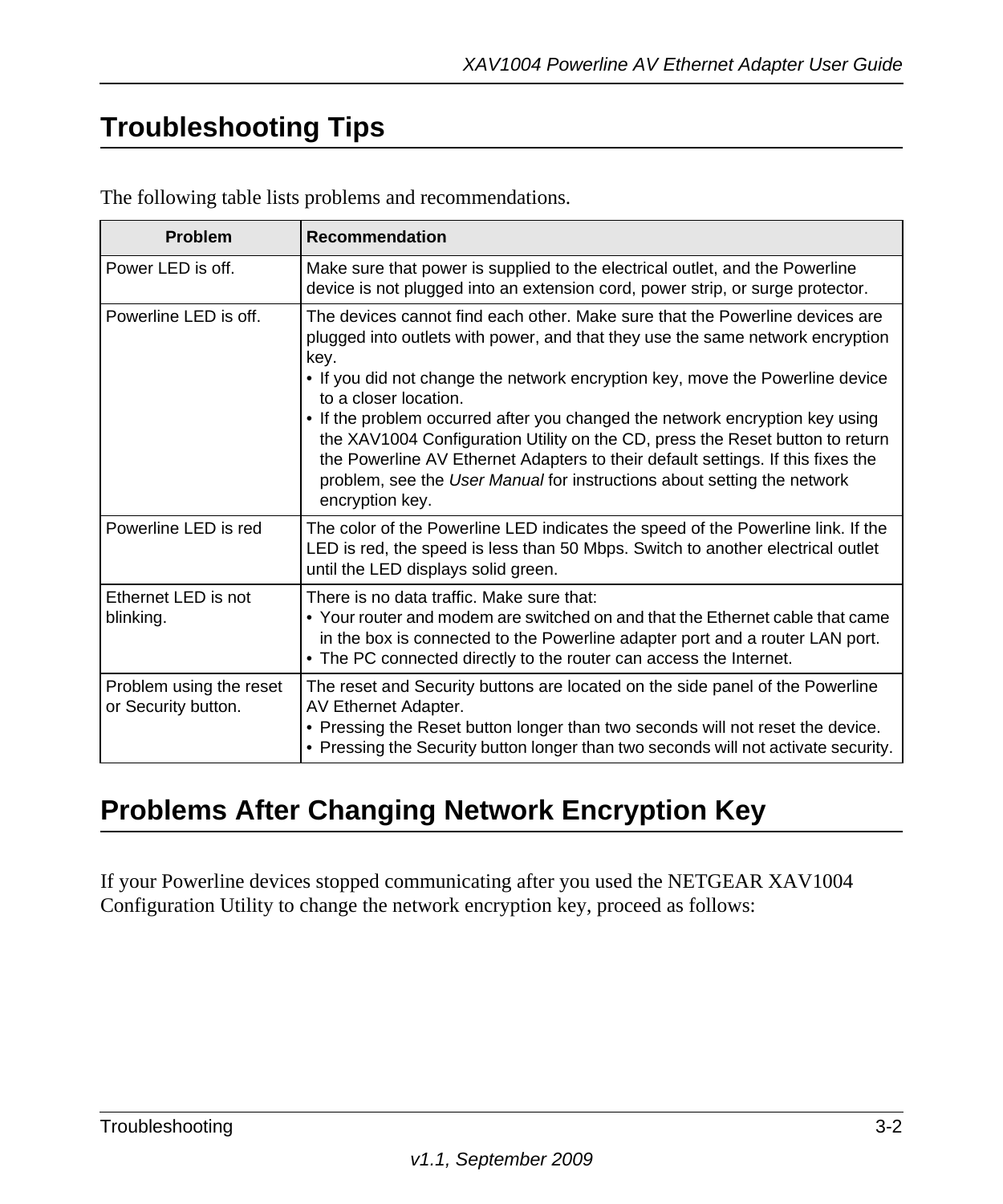**1.** Open the XAV1004 Powerline Utility and select the Security tab.

| 00:C0:02:SE:6C:11<br>Remote<br>Apply the Encryption Key Setting<br>Apply all NETGEAR Power Line devices with below Encryption Key<br>Use Default (Public Network) | Device 01 | <b>MAC Address</b><br>00:B0:52:DA:DA:15 | Location<br>Local | Device Password | Firmware Version<br>INT6400-MAC-3-3-3348-04-2768-20081022-FINAL-B |
|-------------------------------------------------------------------------------------------------------------------------------------------------------------------|-----------|-----------------------------------------|-------------------|-----------------|-------------------------------------------------------------------|
|                                                                                                                                                                   | Device 02 |                                         |                   |                 | INT6400-MAC-3-3-3368-02-3004-20081127-FINAL-B                     |
|                                                                                                                                                                   |           |                                         |                   |                 |                                                                   |
|                                                                                                                                                                   |           |                                         |                   |                 |                                                                   |
|                                                                                                                                                                   |           |                                         |                   |                 |                                                                   |
| HomePlugAV<br><b>Set Selected Devices</b>                                                                                                                         |           |                                         |                   |                 |                                                                   |

#### **Figure 3-1**

- **2.** Select the local device.
- **3.** For each remote device, enter its password (printed on the product label), and then select it.
- **4.** Click the **Use Default (Public Network)** button, and then click the **Set Selected Devices** button.
- **5.** Select the Main tab, and check that the utility detects all the Powerline AV Ethernet Adapters in your Powerline network.

If the utility detects all your Powerline devices, you can specify a new network encryption key as described in ["Changing the Network Encryption Key" in Chapter 2](#page-23-1). If the utility does not detect them all, see the following section, ["Changing the Network Encryption Key, One Unit at a Time.](#page-31-0)

### <span id="page-31-0"></span>**Changing the Network Encryption Key, One Unit at a Time**

If the utility does not detect all the devices, you must connect your computer to each Powerline device and set up the network encryption key one at a time, as follows:

- **1.** Select the Security tab in the XAV1004 Configuration Utility.
- **2.** Type the network encryption key that you want to assign in the **Apply the Encryption Key setting** field, and then click **Set Selected Devices**.
- **3.** Select the Main tab, and then click **Scan**. Check that the utility detects all the devices that have been individually set to the same network encryption key.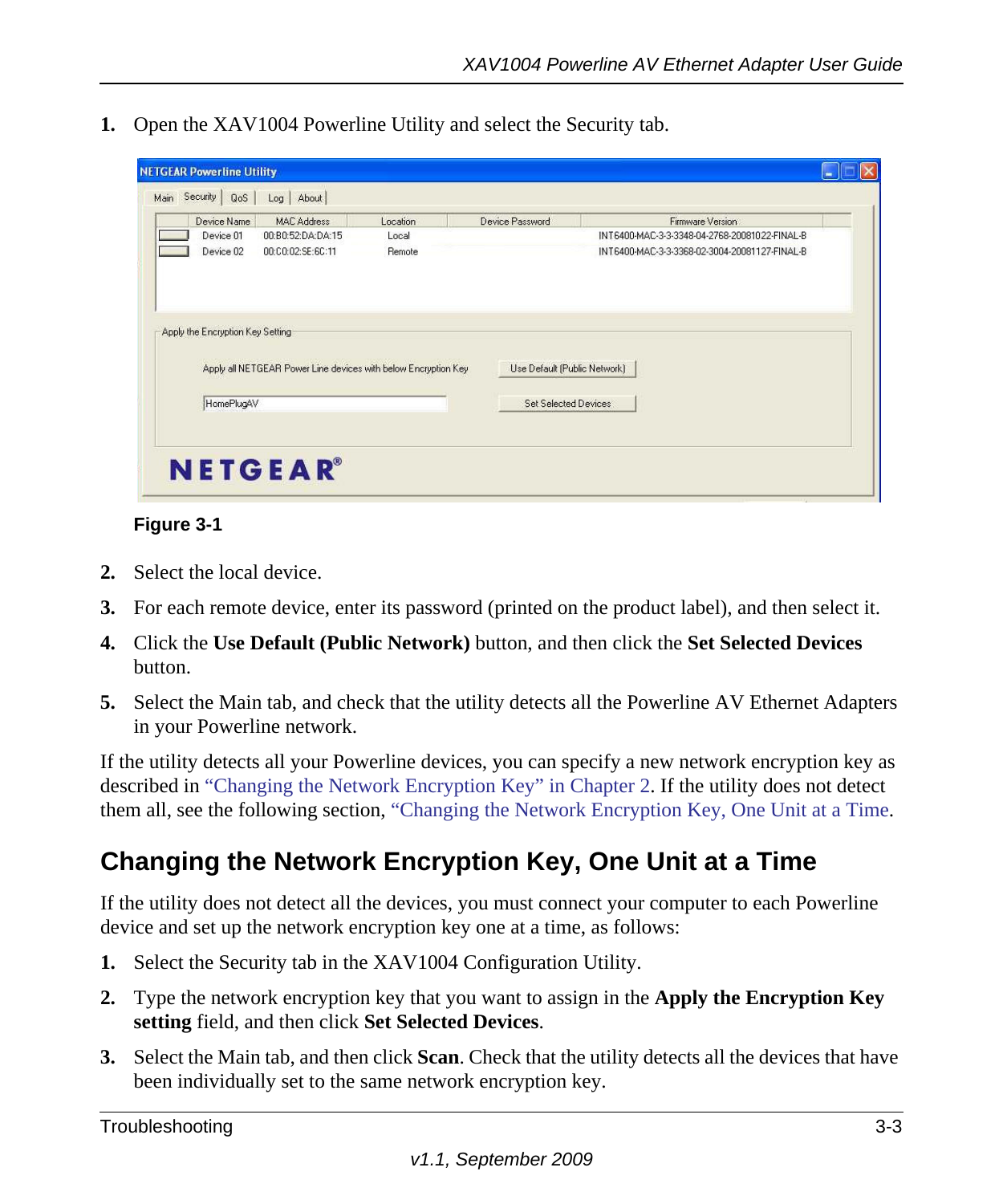# **Appendix A Technical Specifications**

<span id="page-32-0"></span>This appendix provides technical specifications for the XAV1004 Powerline AV Ethernet Adapter.

| <b>Network Protocol and Standards Compatibility</b> |                                                                                                                                                   |
|-----------------------------------------------------|---------------------------------------------------------------------------------------------------------------------------------------------------|
| Data and Routing Protocols:                         | IEEE 802.3 (10BASE-T), IEEE 802.3u (100BASE-Tx)                                                                                                   |
| <b>Power</b>                                        |                                                                                                                                                   |
| Power Consumption:                                  | 110VAC/60Hz, 5W Max.<br>220VAC/50Hz, 6W Max.                                                                                                      |
| <b>Physical Specifications</b>                      |                                                                                                                                                   |
| Dimensions:                                         | Height: 31 mm<br>Width: 142 mm<br>Depth: 102 mm                                                                                                   |
| Weight:                                             | $0.48$ lbs $(217 g)$                                                                                                                              |
| <b>Environmental Specifications</b>                 |                                                                                                                                                   |
| Operating temperature:                              | $0^\circ$ to 40 $^\circ$ C<br>(32º to 104º F)                                                                                                     |
| Operating humidity:                                 | 10-90% maximum relative humidity, noncondensing                                                                                                   |
| Storage humidity                                    | 5-95% maximum relative humidity, noncondensing                                                                                                    |
| <b>Security</b>                                     |                                                                                                                                                   |
| Encryption type:                                    | 128-bit AES                                                                                                                                       |
| <b>Bridge Performance</b>                           |                                                                                                                                                   |
| MAC addresses:                                      | 64                                                                                                                                                |
| <b>Bandwidth</b>                                    | 200 Mbps                                                                                                                                          |
| <b>Powerline Performance</b>                        |                                                                                                                                                   |
| Compatibility:                                      | Can co-exist without interference with HomePlug v1.0 or HomePlug v1.0<br>Turbo certified devices; is compatible with HomePlugAV certified devices |
| Data Transfer Rate:                                 | Up to 200 Mbps with real throughput greater than 80 Mbps                                                                                          |
| Frequency band:                                     | 2-30 Mbps                                                                                                                                         |